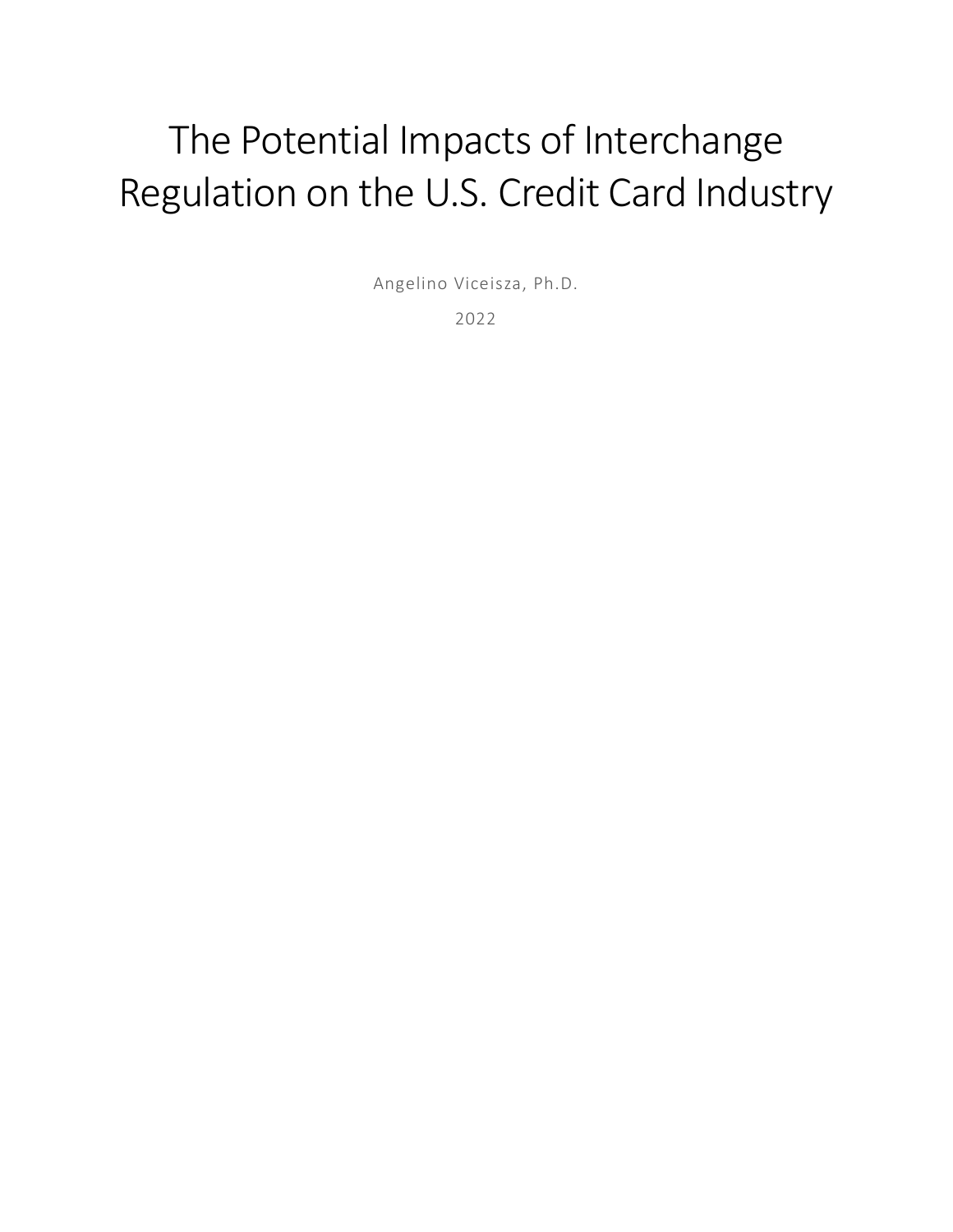# <span id="page-1-0"></span>Table of Contents

| 1. |  |
|----|--|
| 2. |  |
|    |  |
|    |  |
| 3. |  |
|    |  |
|    |  |
|    |  |
| 4. |  |
|    |  |
|    |  |
|    |  |
|    |  |
|    |  |
| 5. |  |
| 6. |  |
| 7. |  |
| 8. |  |
| 9. |  |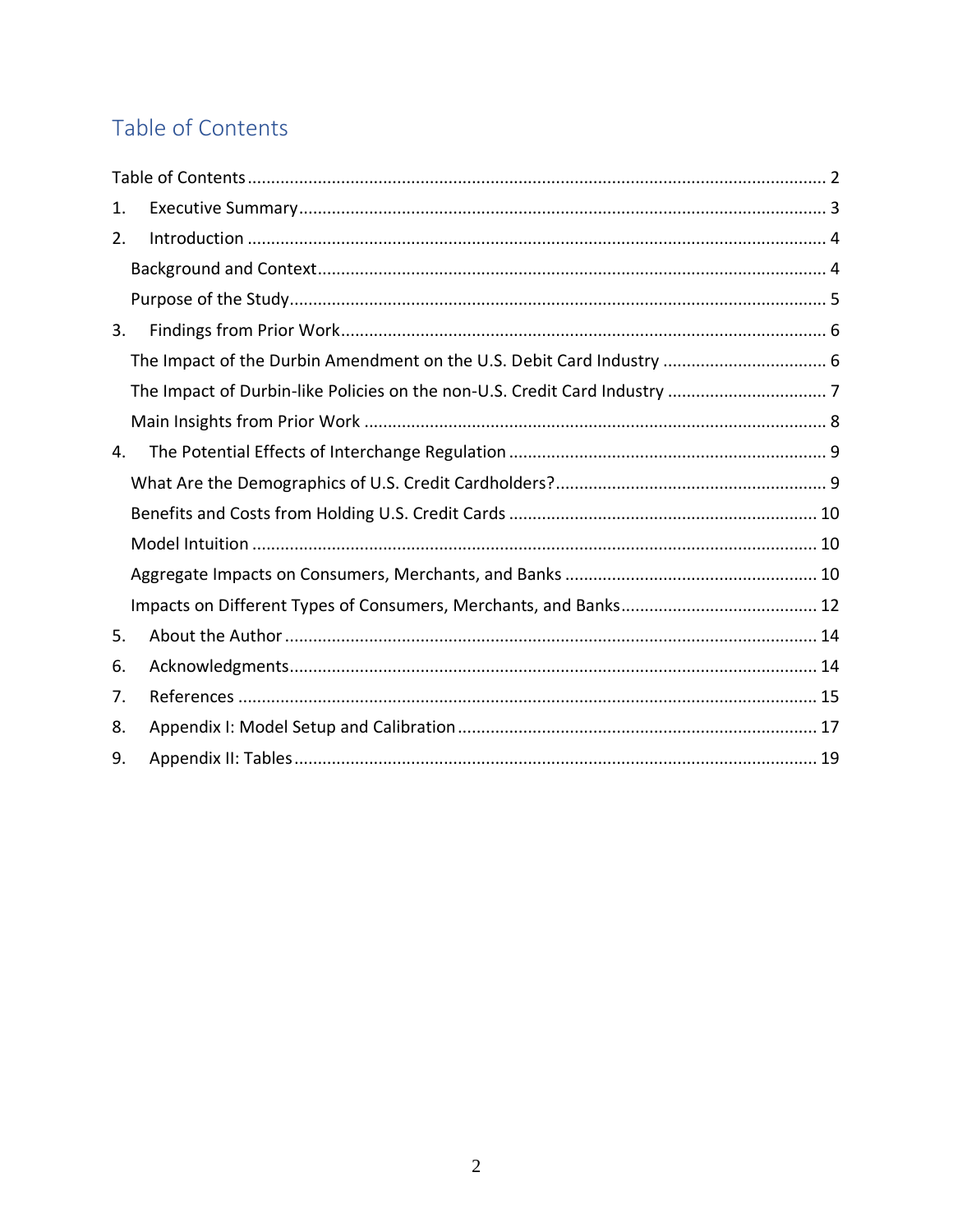## <span id="page-2-0"></span>1. Executive Summary

This study assesses the potential impact of interchange regulation, in particular fee caps and routing mandates, on the U.S. credit card industry. The rationale stems from the fact that a proposal is being considered to extend the Durbin Amendment of the Dodd-Frank Act from debit to credit. The proposed policy would place caps on credit card interchange fees that acquirers pay to issuers and extend routing mandates to credit card transactions.

Given this credit interchange regulation has yet to be passed by Congress, this study takes a prospective approach that is built on three components. First, it documents prior evidence based on the Durbin Amendment for the U.S. debit card industry and comparable policies that were considered or implemented in Australia and Canada. Second, the study builds on the model developed by CRA International (2008) for the Australia case to simulate what interchange regulation could mean for different stakeholders in the U.S. credit card industry, in particular credit cardholders/consumers, merchants, and banks. Third, it summarizes data from the 2019 Survey of Consumer Finances and the 2019 Survey of Underbanked and Unbanked Households to speculate about impacts on consumers of different incomes, races/ethnicities, and credit scores.

The following key findings emerge. Interchange regulation would:

- 1. Decrease consumer surplus (for credit cardholders) by U.S.\$2.006 billion, assuming a 50 percent fee reduction and a ten percent drop in cardholding (due to reduced card benefits). If the fee reduction and the drop in credit cardholders were 75 and 25 percent instead, the loss in surplus would be U.S.\$3.7 billion. Lower-income and lower credit score cardholders will feel these losses more intensely and thus, may be more likely to drop out of the credit market. Even though these subgroups constitute 11.73 percent of the credit card population, back-of-the-envelope predictions suggest that they could bear as much as 21.64 percent of the loss in surplus. Finally, the value of consumer rewards from credit cards is roughly \$50 billion and if a future regulation were to upset the credit market beyond what is contemplated in this paper, the impact to consumers could be far greater.
- 2. Increase merchant profits due to acquiring banks passing through interchange-fee savings in the form of lower merchant charges. However, this effect would depend on the acquirer's pass-through rate. At lower pass-through rates, which is likely to be the case for smaller merchants, profits would stay the same or go down. So, interchange regulation would benefit larger companies while adversely impacting small business.
- 3. Decrease overall bank profits, although this net effect could result from (i) both issuing and acquiring banks losing or (ii) issuing banks losing and acquiring banks gaining. These effects do not account for routing mandates which may exacerbate the impacts on smaller financial institutions.

In short, the findings suggest that policymakers should take heed in extending the Durbin Amendment to the U.S. credit market as it can have several unintended consequences. All of this would occur to the U.S. economy and its citizens as they try to recover from the impacts of the COVID-19 global pandemic (e.g., Consumer Financial Protection Bureau 2021).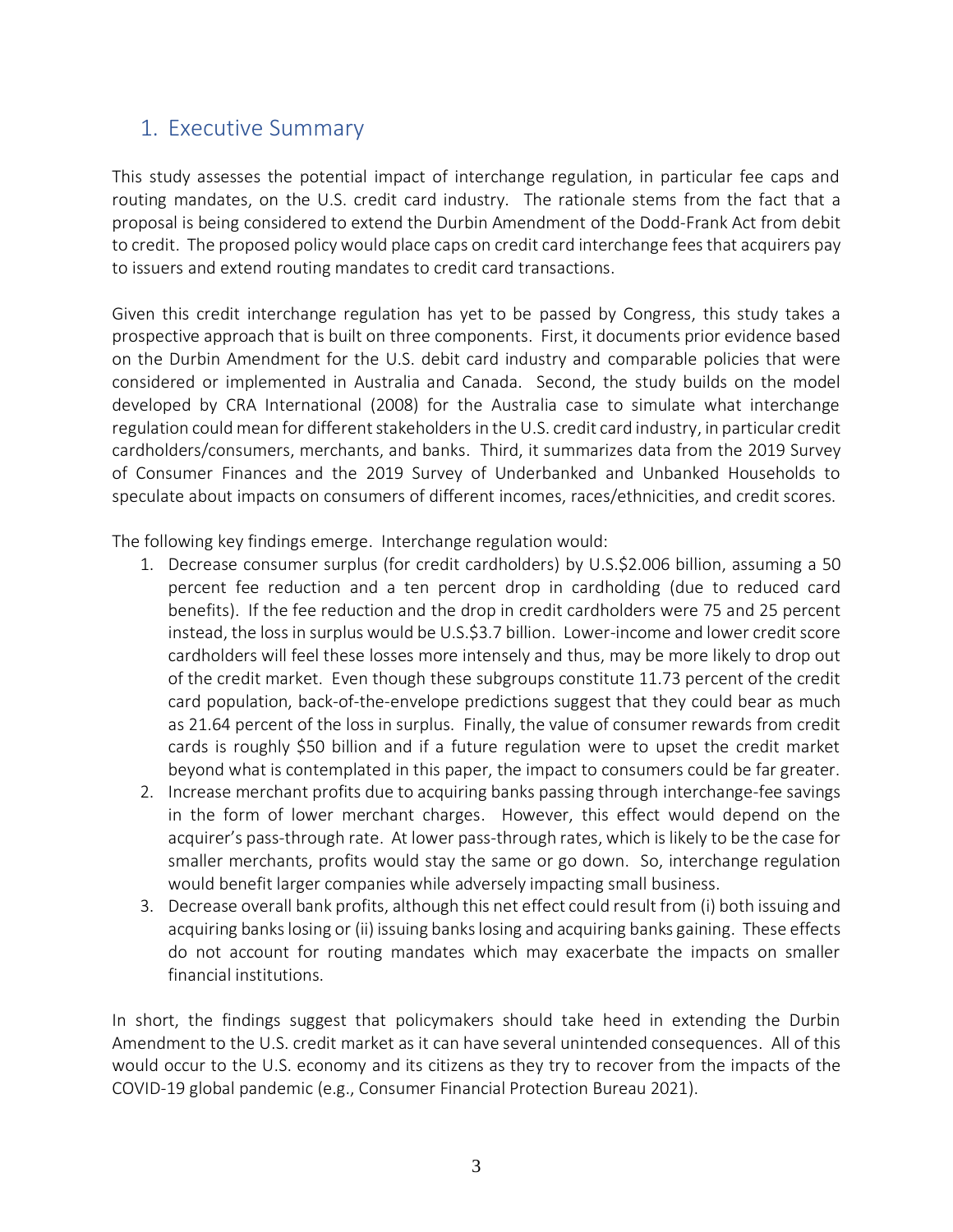## <span id="page-3-0"></span>2. Introduction

#### <span id="page-3-1"></span>Background and Context

The electronic payment system facilitates credit and debit card transactions. The average U.S. adult made almost 500 card purchases in 2020, placing American consumers among the most active card users in the world (Verisk Financial 2021). At the end of 2020, there were over 2.1 billion credit and debit cards in circulation for an adult population of over 258 million (U.S. Census 2020). Credit cards were the leading card type, accounting for more than half of all active payment cards in circulation and over half of total payment cards' purchase volume (Verisk Financial 2021).

Payment cards typically involve four parties, in addition to the networks themselves: (1) the cardholder, (2) the institution/bank that provides the card to the cardholder, i.e., the issuer, (3) the merchant/firm that provides the goods/services to the cardholder, and (4) the institution/bank that provides services to the merchant, i.e., the acquirer. In the case of Mastercard and Visa, the networks themselves do not issue or acquire transactions; instead, their member institutions (e.g., issuing and acquiring banks) provide these services to the cardholder or merchant. In addition, the issuer and acquirer can be different institutions. These networks are thus often referred to as "four-party" networks. In the case of American Express and Discover, the networks themselves issue and acquire transactions. These networks are thus often referred to as "three-party" networks. [Figure 1](#page-3-2) depicts the flow of funds in a four-party network as portrayed by for example CRA International (2008) and Morris et al. (2017, Chart 2).

<span id="page-3-2"></span>

#### *Figure 1: Four-Party Network*

Source: CRA International (2008)

Generally, for networks and card payment systems to function, both cardholders and merchants need to participate. Stated differently, cardholders would not use credit cards if merchants did not accept them, and merchants would not accept them if cardholders did not use them. So, payment card networks are often referred to as "two sided markets". This means that incentives for cardholders to use cards and merchants to accept them need to be aligned. For example, credit cards enable consumers to (1) carry funds around more easily, (2) obtain rewards for such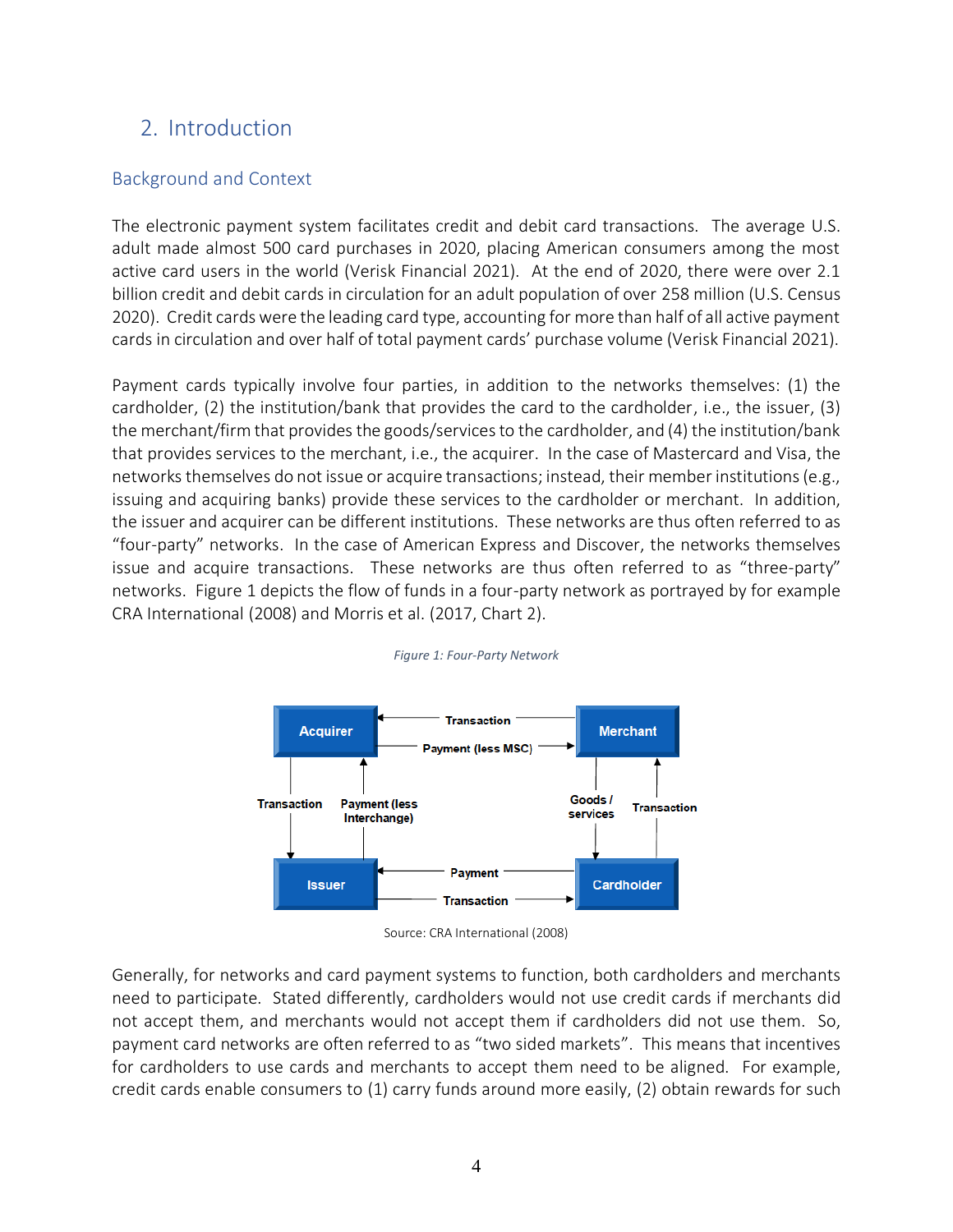transactions (e.g., delayed payment, special offers, and points), (3) easily checkout, (4) build credit, and (5) reduce risks due to theft and fraud. Similarly, credit cards enable merchants to (1) increase sales revenue, (2) save money by accepting cards instead of cash, (3) earn rewards through small business credit cards, (4) obtain prompt payment, and (5) establish safer and faster transactions for themselves and their customers. Concurrently, these benefits come at a cost. Acquirers charge a fee to the merchant while the issuer earns revenue from fees and interest paid by cardholders. In short, all the parties in the system reap some benefits while also bearing some cost.

### <span id="page-4-0"></span>Purpose of the Study

This study seeks to assess the potential impact of interchange regulation, in particular fee caps and routing mandates, on the U.S. credit card industry. The reason for this stems from a policy that is being considered, to extend the Durbin Amendment of the Dodd-Frank Act by (1) placing caps on credit card fees that acquirers pay to issuers and (2) extending routing mandates from debit to credit.

The rationale for capping fees is that this will cause acquiring banks to charge lower fees to merchants who will in turn pass such savings onto cardholders/consumers. The rationale for extending routing mandates to credit is that they would function as some type of price control. From the merchant perspective, mandating additional networks would increase competitive pressure on each transaction, driving down overall acceptance costs. $<sup>1</sup>$ </sup>

Given interchange regulation has yet to be passed by Congress, this study will take a prospective approach that is built on three components. First, it will document prior evidence based on the Durbin Amendment (for the U.S. debit card industry) and comparable policies that were proposed or implemented in the Australian and Canadian payment card industries. Second, the study will build on the model developed by CRA International (2008) for the Australia case to simulate what interchange regulation could mean for the U.S. credit card industry. Third, it will summarize data from the Federal Reserve Board's 2019 Survey of Consumer Finances (SCF) and the Federal Deposit Insurance Corporation's 2019 Survey of Underbanked and Unbanked Households (SUUH) to speculate about impacts on consumers of different incomes, races/ethnicities, and credit scores. The study will thus conclude with potential implications that interchange regulation could have on different types of stakeholders in the four-party network, in particular lower-income or low credit score cardholders, smaller merchants, and smaller banks.

<sup>1</sup> For example, data from the Federal Reserve System suggests that routing mandates have created downward pressure on prices, see [https://bit.ly/3ndSX8F.](https://bit.ly/3ndSX8F) However, routing mandates largely undermine the economics of networks and issuers. Instead of ensuring all American Express or Visa transactions from a consumer credit card run over either American Express or Visa, the consumer would no longer have this certainty. An American Express cardholder could expect future transactions to run over virtually any network globally, including China UnionPay, the largest network in the world. As the volume that runs over a particular card is uniquely tied to its economics and potentially, valuable offerings by the network, routing mandates would largely break that link, devaluing many of the rewards and features cardholders currently enjoy.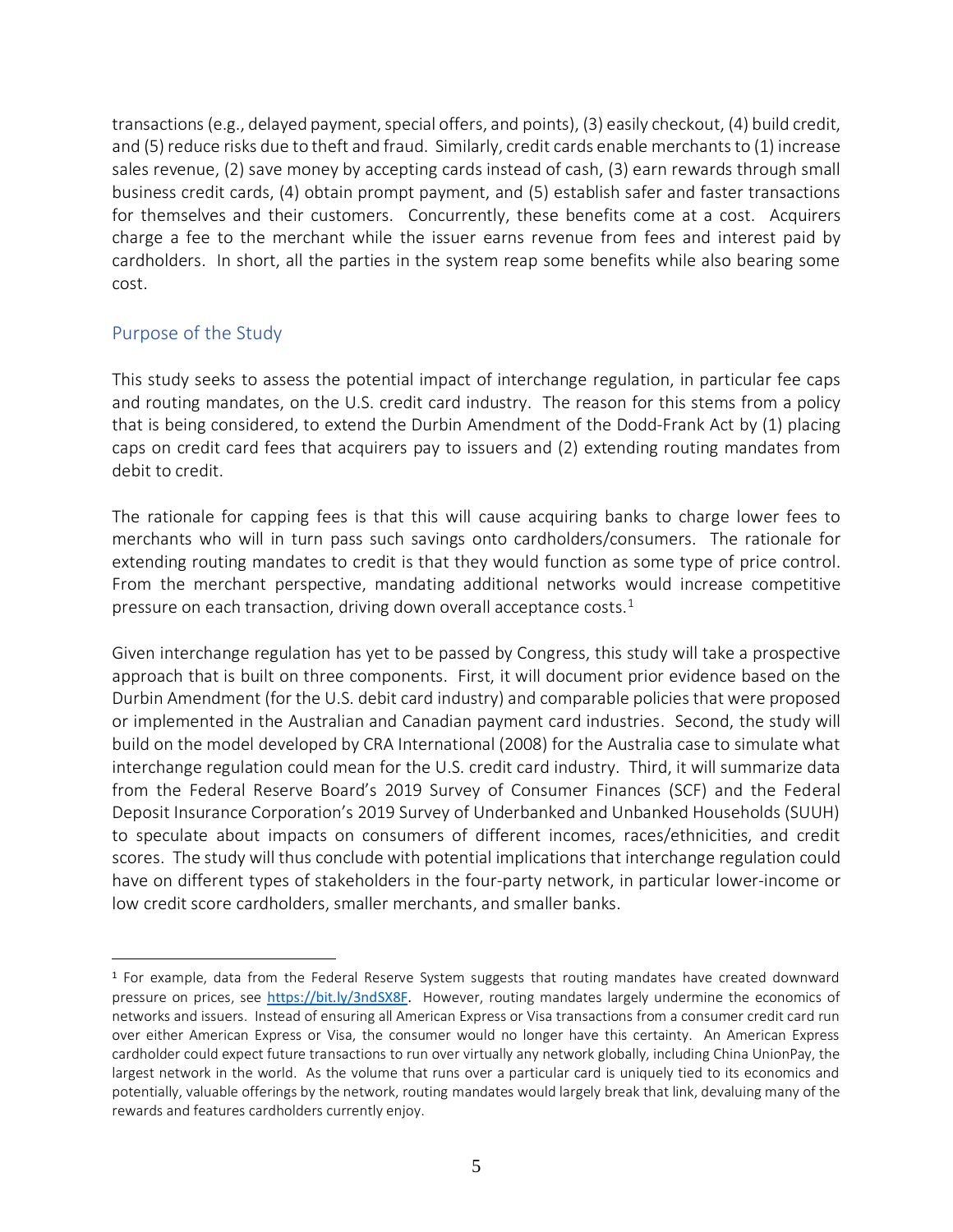# <span id="page-5-0"></span>3. Findings from Prior Work

Much can be learned from prior research on the impacts of regulation in the payment card industry. This section synthesizes findings across a select set of papers. In order to keep the discussion tractable, two types of studies are summarized. First, those that assess the impact of the Durbin Amendment on the U.S. debit card industry. Second, those that assess the impact of Durbin-like policies on the credit card industry in other countries, specifically Australia and Canada.

### <span id="page-5-1"></span>The Impact of the Durbin Amendment on the U.S. Debit Card Industry

Several studies have assessed the retrospective impact of the Durbin Amendment in the U.S. As expected, the cap reduces banks' revenues obtained from interchange fees as well as rates for some large merchants. However, banks compensate this loss in interchange revenue by reducing benefits to cardholders, most notably by reducing free checking accounts and increasing monthly fees as well as minimum balance requirements. Moreover, merchants do not seem to pass through savings to cardholders. For example, Wang et al. (2014), which is discussed further below, found that 77 percent of merchants failed to change prices and 21-25 percent increased prices because of the Durbin Amendment.

One of the most comprehensive studies on this issue is by Mukharlyamov and Sarin (2020) who sought to characterize behavior of all players in a four-party network. To be more precise, they conducted an event study analysis of the Durbin Amendment using data on (1) bank financials (e.g., interchange income from call reports), (2) bank account pricing (i.e., fee-setting practices according to RateWatch), (3) merchant interchange rates (i.e., proprietary data from a leading payments industry player), (4) gas/retail price data to assess potential savings to consumers, and (5) card usage by demographics from the Federal Reserve Board's SCF and the Federal Deposit Insurance Corporation's SUUH.

They found the following: First, interchange revenues decreased but so did free checking accounts. Second, gas retailers who were most heavily impacted by the Amendment passed such savings through to consumers but those who were less affected, did not adjust their prices. Finally, there was suggestive evidence that the Amendment had regressive impacts on underbanked and lowerincome households. In short, they showed that banks, who collectively lost U.S.\$5.5 billion in annual revenue because of Durbin, passed 42 percent of these losses through to their customers while merchants passed through at most 26 percent of Durbin savings to customers. So, Durbin led to a net consumer loss of roughly U.S.\$3 billion and a windfall to a small number of large merchants.

Manuszak and Wozniak (2017) ran panel fixed-effect regressions using bank account pricing data from RateWatch and came to similar conclusions as Mukharlyamov and Sarin (2020) in terms of bank behavior. They found that banks who were subject to the interchange fee cap raised checking account prices by decreasing free accounts, raising monthly fees, and increasing minimum balance requirements. Interestingly, banks that were not subject to the cap also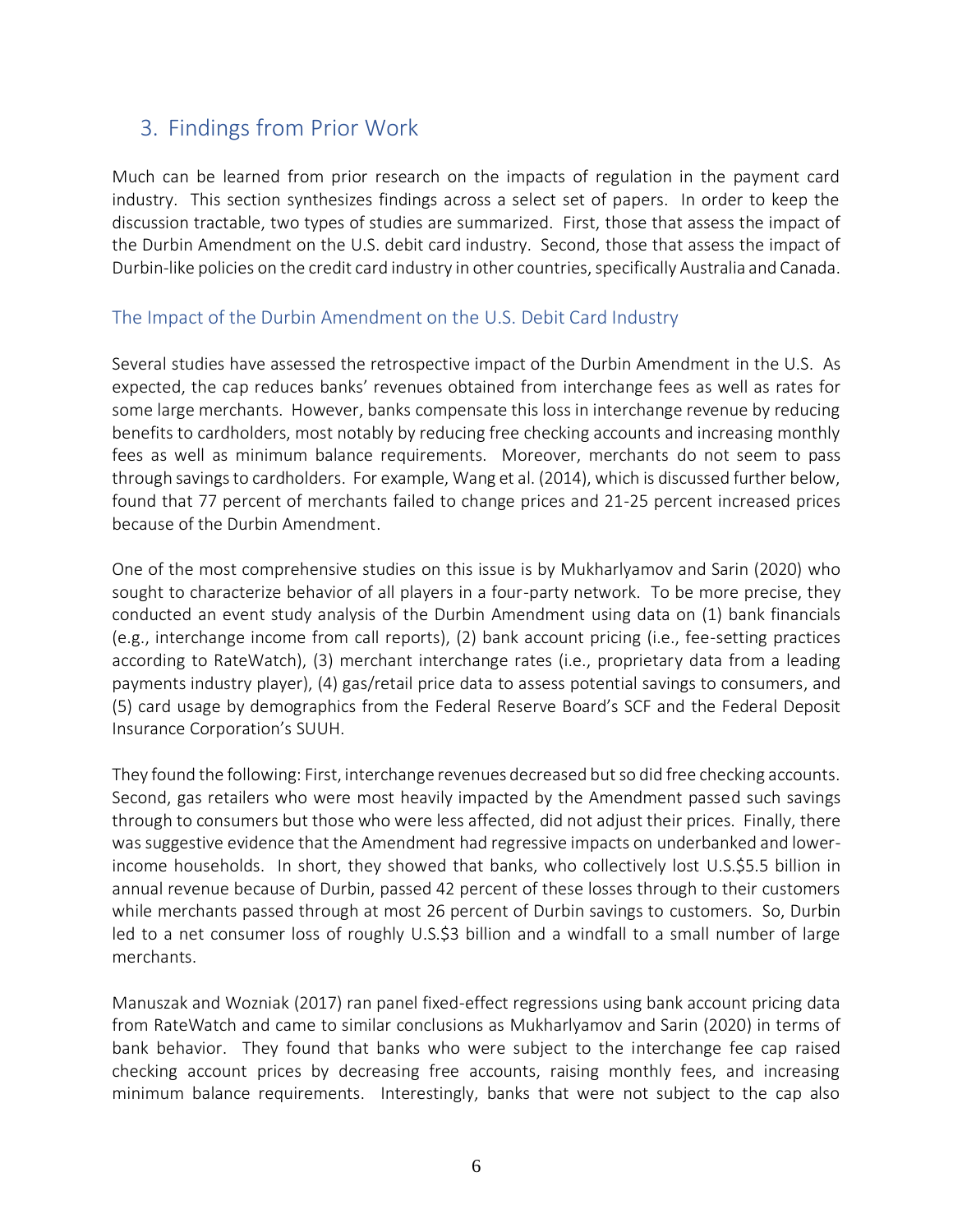responded in the same way. This further exacerbated the loss in consumer/cardholder surplus as a result of the cap. While a leader-follower/Stackelberg-type model in game theory would predict similar behavior across exempt and non-exempt banks, there could also be a deeper reason for such behavior. Exempt banks were still subject to the debit routing mandates. So, this could have led to revenue losses for these smaller financial institutions, which decided to counteract revenue losses by raising checking account prices.

Wang et al. (2014) ran ordered logit regressions using a survey of U.S. merchants conducted by the Federal Reserve Bank of Richmond and Javelin Strategy & Research. They found limited and unequal impacts on merchants' debit acceptance costs as a result of the Durbin Amendment. While most merchants reported no change in debit costs or that they did not know of a change in debit costs, some merchants reported an increase in debit costs and others a decrease in debit costs. They also found evidence of asymmetric merchant responses to the interchange fee regulation: Merchants raised prices/debit restrictions as costs increased, but they did not reduce prices/restrictions as costs decreased.

Evans et al. (2013) conducted an event study analysis of the Durbin Amendment, using Bloomberg stock price data for large U.S. retailers. Like Mukharlyamov and Sarin (2020), they found that consumers lost more on the bank side than they gained on the merchant side. Based on investor expectations, they estimated that the loss to consumers because of the Durbin Amendment was between U.S.\$22 and U.S.\$25 billion.

## <span id="page-6-0"></span>The Impact of Durbin-like Policies on the non-U.S. Credit Card Industry

In addition to assessments of the Durbin Amendment in the U.S. debit card industry, two case studies are particularly noteworthy when drawing potential implications of a Durbin extension to the U.S. credit card industry: the Australian case (e.g., Chang et al. 2005 and CRA International 2008) and the Canadian case (e.g., Morris et al. 2017).

Starting in 2003, the Reserve Bank of Australia implemented regulations in the payment card industry; in particular, they reduced the interchange fee on four-party credit cards by approximately 50 percent and allowed merchant surcharging. CRA International (2008) reviewed the evidence up to that point and built a mathematical model to assess the potential impacts of these policy changes on cardholders, using data from interviews, Mastercard, and major Australian banks.

They found that reductions in interchange fees by the Reserve Bank of Australia led to (1) higher cardholder fees and less valuable reward programs, (2) reductions in merchant service charges, although there was no evidence from merchants or the Reserve Bank of Australia that such savings were passed onto consumers, (3) surcharges that exceeded average merchant service charges, and (4) disincentives by issuing banks to invest in new card technologies and innovation. In short, while the regulation clearly benefitted merchants, it harmed consumers and issuers by increasing cardholder fees, reducing the value of reward programs, and creating disincentives to invest in new types of cards and payment system innovations.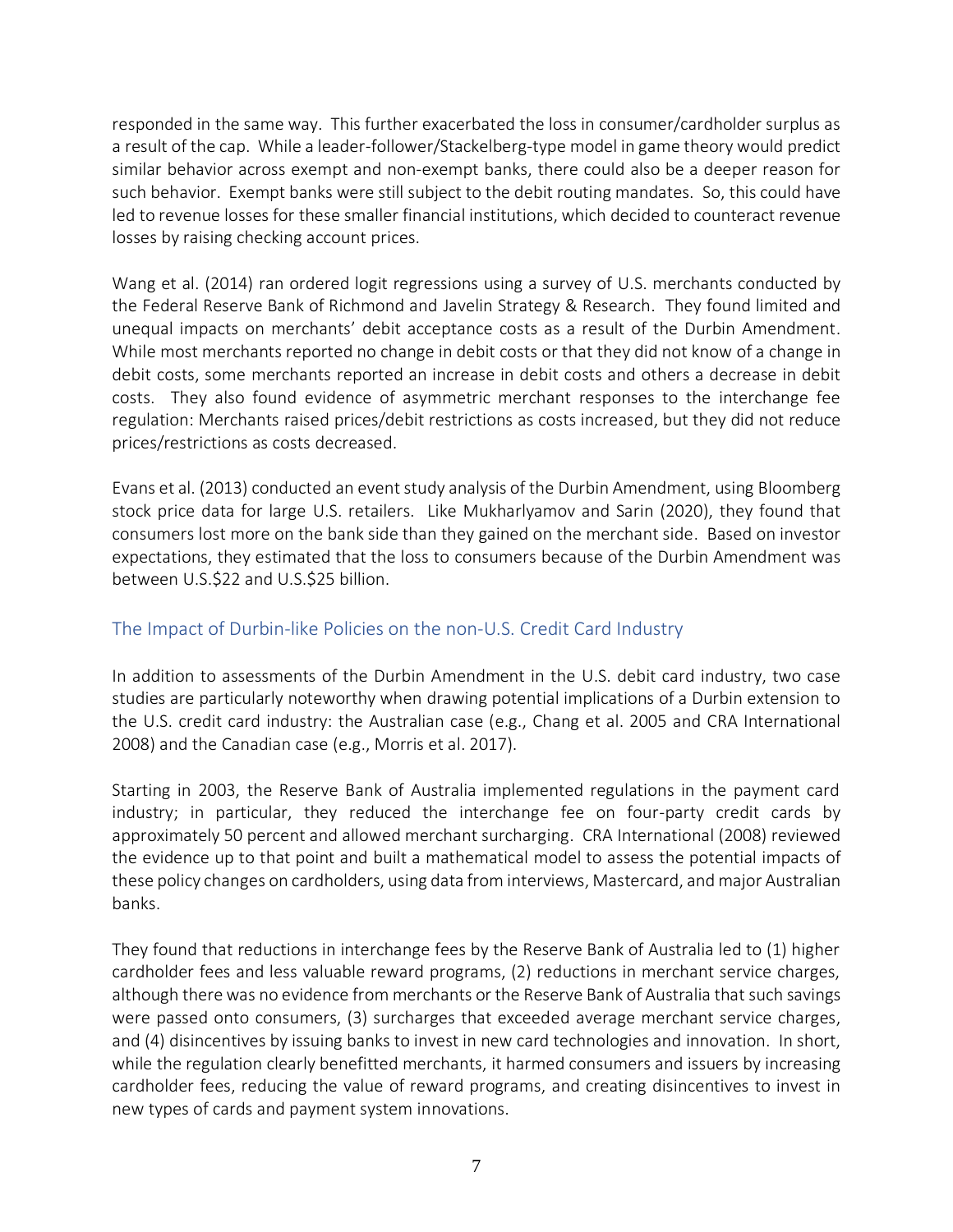Chang et al. (2005) did a short-run assessment of the interchange fee reductions in Australia and found similar effects as CRA International (2008). In addition, they found that (1) there was relatively little evidence up to that point that the intervention affected the volume of card transactions (as intended by the regulation) and (2) since proprietary systems such as American Express were not subject to the pricing regulations and could strike deals with banks to issue cards, banks shifted volume from the regulated association systems to the unregulated proprietary systems.

Retail Council of Canada (2016) also lobbied for mandatory caps on interchange fees. In fact, the idea had been taken up in a private member's bill in the Canadian parliament. Morris et al. (2017) built a mathematical model that used a combination of proprietary and public data on credit card use, household income and expenditure, and other economic variables, to explore the likely impacts of such regulation.

They found that if the interchange fee were reduced by 40 percent, it would lead to (1) each adult Canadian being worse off by C\$89-C\$250 per year due to loss of rewards and increased annual card fees, (2) reduced spending at merchants in aggregate, resulting in a net loss to merchants of C\$1.6-C\$2.8 billion, (3) gross domestic product falling by 0.12-0.19 percent per year, and (4) federal revenue falling by 0.14-0.4 percent. They also estimated that a tighter cap on interchange fees would have a more dramatic negative effect on middle-income households and the broader economy.

### <span id="page-7-0"></span>Main Insights from Prior Work

While the interchange fee cap on debit cards in the U.S. due to the Durbin Amendment seems to have had some expected effects (such as reductions in debit costs for large merchants), it has had several unintended consequences. Banks have made up the losses in fee revenues by increasing the price of existing products; in particular, checking accounts. Moreover, merchants did not (fully) pass the debit cost savings onto consumers. In fact, evidence suggests that most merchants saw no fee changes or were unaware of such changes and one in four actually saw an increase.

While credit card transactions are clearly different from debit card transactions, these collective findings as well as those from the credit card industry in other parts of the world (i.e., Australia and Canada) suggest that policymakers should take heed in extending the Durbin Amendment to the U.S. credit card industry. Evidence suggests that fee caps in the U.S. credit market are likely to lead to reduced rewards, more expensive credit, increased annual fees and interest rates, negative small business card impacts, and less adoption of and spending on credit cards. While lower fees might benefit large merchants, such savings would not necessarily be passed onto consumers, thus transferring wealth from consumers and banks to large merchants. This could cost the broader economy through reductions in gross domestic product and tax revenue (e.g., Morris et al. 2017).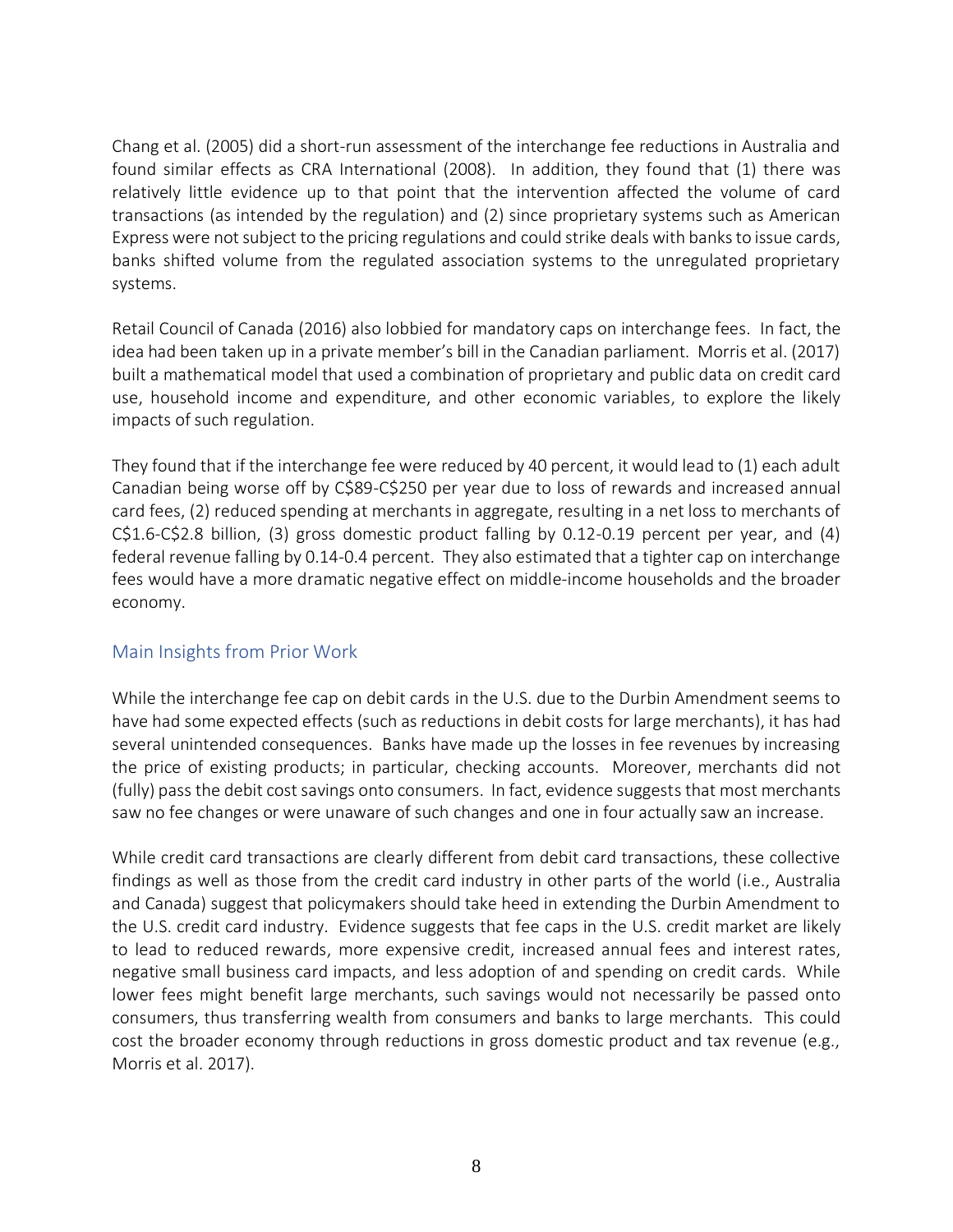Given the prevalence of credit cards among middle- to high-income households in the U.S., the aggregate impacts are likely to be greatest among such groups (e.g., Koulayev et al. 2016 and Morris et al. 2017). However, such impacts might be felt most intensely by lower-income cardholders, an issue that is discussed in the section "[Impacts on Different](#page-11-0) Types of Consumers, [Merchants, and Banks](#page-11-0)". These effects may further be exacerbated by the lasting impacts of the COVID-19 pandemic (e.g., Sandler and Sciolli 2021). In the medium to long run, these effects could also dampen experimentation with and adoption of (new) credit cards by consumer segments who currently have less access to them, e.g., lower-income, lower credit-score, and/or rural households (e.g., Lux and Greene 2016).

## <span id="page-8-0"></span>4. The Potential Effects of Interchange Regulation

Since the extension of the Durbin Amendment to the U.S. credit card industry is a policy proposal at this stage, it is infeasible to assess the ex-post impacts of the policy. Instead, this section assesses prospective impacts of such a policy by (1) documenting the profile of U.S. credit cardholders (based on data from Verisk Financial), (2) describing the typical benefits that U.S. consumers derive from credit cards, (3) using the model developed by CRA International (2008, Appendix E, page 71) to simulate the surplus losses/gains that could occur due to interchange regulation, and (4) discussing impacts of such regulation on different types of stakeholders.

## <span id="page-8-1"></span>What Are the Demographics of U.S. Credit Cardholders?

As of the first quarter of 2020, there were approximately 174.5 million credit cardholders in the U.S. (Verisk Financial 2021), i.e., 67.5 percent of the U.S. adult population (U.S. Census Bureau 2020). Eighty percent of credit cardholders were White, 4.1 percent were African American, 11 percent were Hispanic, 4.4 percent were Asian, and 0.5 percent were Other. This compares to the following racial/ethnic composition of the U.S. population: 61.6 percent are White, 12.4 percent are Black or African American, 18.7 percent are Hispanic, 6 percent are Asian, 1.1 percent are American Indian and Alaska Native, and 0.2 percent are Native Hawaiian and Other Pacific Islander (U.S. Census Bureau 2020). So, White Americans are overrepresented among the credit cardholder population while most other racial/ethnic groups are underrepresented.

Almost 55 percent of the credit cardholder population was female, compared to 50.8 percent of the U.S. population (U.S. Census Bureau 2020). Close to 34 percent of the credit card population (33.84 percent) had a household income below U.S.\$75,000, compared to a median household income of U.S.\$67,521 (U.S. Census Bureau 2020). A quarter of U.S. credit cardholders had a FICO score in the range of poor to fair (below 680), while half had a FICO score in the range of very good to exceptional (above 760). This suggests that one's credit score/history is associated with credit card access (as expected); although not exclusively. Geographically, 34.81 percent of credit cardholders reside in California, Texas, Florida, and New York relative to 32.88 percent of the overall U.S. population (U.S. Census Bureau 2021). We return to importance of cardholder demographics in the section "Impacts on Different Types of [Consumers, Merchants, and Banks](#page-11-0)".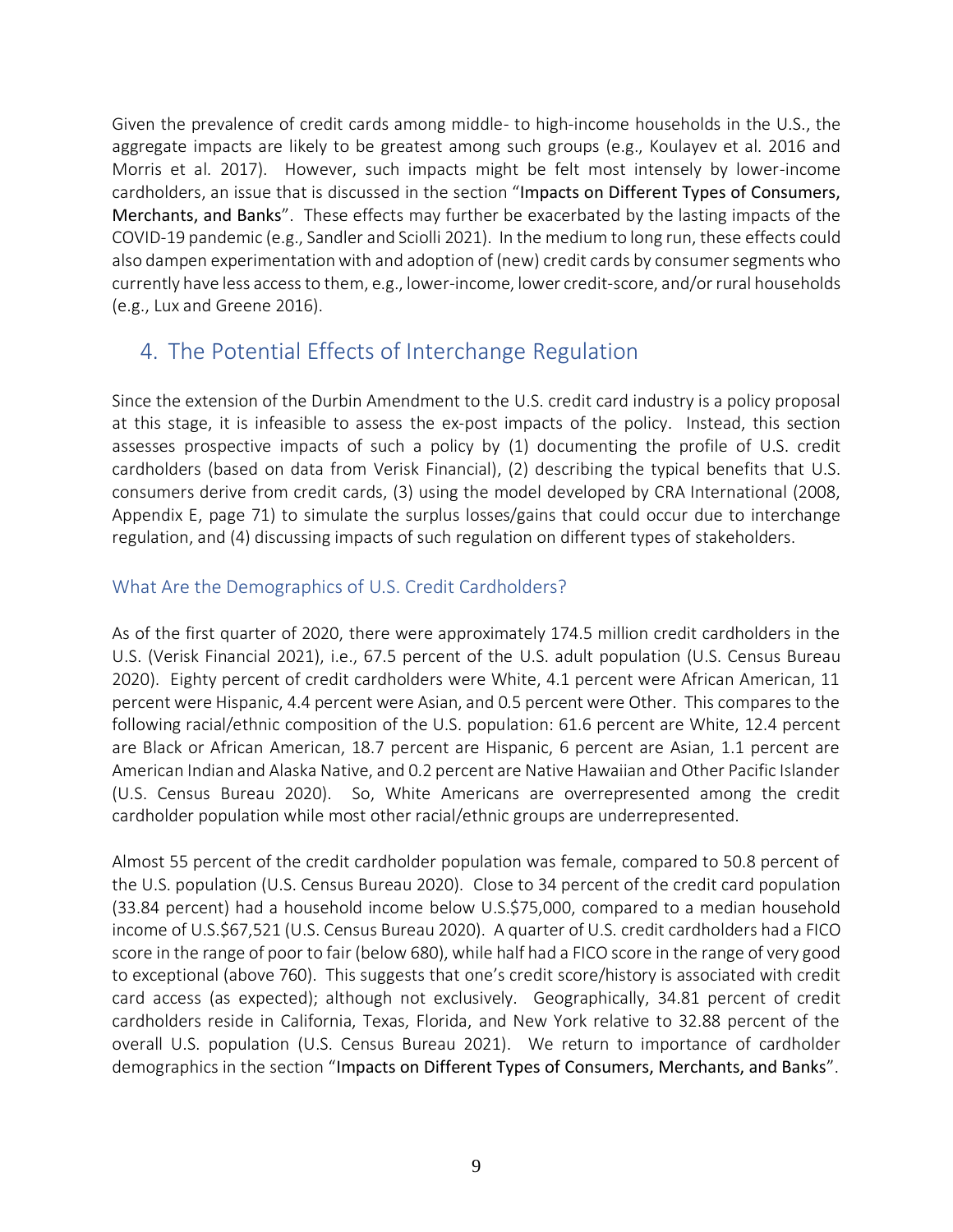### <span id="page-9-0"></span>Benefits and Costs from Holding U.S. Credit Cards

According to Morris (2021), the top three most in-demand cash-back credit card features are (1) security and control (61 percent of respondents find this feature extremely valuable), (2) double cash-back rewards at the end of the first year (48 percent find this feature extremely valuable), and (3) earned rewards for paying off card balance in full (47 percent find this feature extremely valuable). In fact, among 49 cash-back credit card features, rewards are front and center. This is consistent with the Consumer Financial Protection Bureau (2021), which reports that cardholders increasingly prefer cash rewards to miles, although cards that earn other types of rewards, such as points, special offers, or discounts, remain the most common by purchase volume (39 percent relative to 32 percent for cash back and 18 percent for miles in 2020).

Dunn (2020) reports that U.S. credit cardholders reap aggregate benefits of U.S.\$445 billion annually while incurring aggregate costs of U.S.\$150 billion annually. So, U.S. consumers get an average net benefit of U.S.\$140.92 per month from holding a credit card. Dunn's analysis suggests that the largest benefit to U.S. consumers from holding a credit card is expanded purchasing ability (U.S.\$300 billion), followed by services (U.S.\$70 billion), rewards (U.S.\$45 billion), and avoiding cash expenses (U.S.\$30 billion). On the other hand, the greatest cost to U.S. consumers from holding a credit card is interest expenses (U.S.\$135 billion), followed by fees (U.S.\$15 billion).

## <span id="page-9-1"></span>Model Intuition

In order to get a sense of the potential impacts of interchange regulation in the credit card industry on the different stakeholders in a four-party network, the model by CRA International (2008) is used. For precise details such as the algebraic expressions for the demand and merchant profit functions as well as the model solutions, see their Appendix E. Some basic details are also provided in "Appendix I: Model Setup [and Calibration](#page-16-0)".

As CRA International (2008) notes, the basic intuition for the model is as follows. Consumers will tend to be worse off from a reduction in interchange fee (a fee cap) if the extent to which issuers pass-through the reduction in interchange fee revenues (in the form of higher cardholder fees and lower card benefits) is greater than the product of (1) the extent to which acquirers pass-through the reduction in interchange fee expenses to merchants (in the form of reduced merchant service charges) and (2) the extent to which merchants pass-through the reduction in merchant service charges to consumers (in the form of lower prices).

### <span id="page-9-2"></span>Aggregate Impacts on Consumers, Merchants, and Banks

[Table 1](#page-18-1) presents the percent changes in key outcomes, specifically surpluses to credit cardholders, merchants, and banks, because of a change in interchange fee  $a$ . The table is best read by comparing three rows at a time. For example, consider rows 2-4. The yellow-highlighted row, i.e., the fourth row, represents the baseline case in which the interchange fee  $a$  is 0.018 (1.8 percent), as suggested by data from Verisk Financial (2021). The second and third rows consider different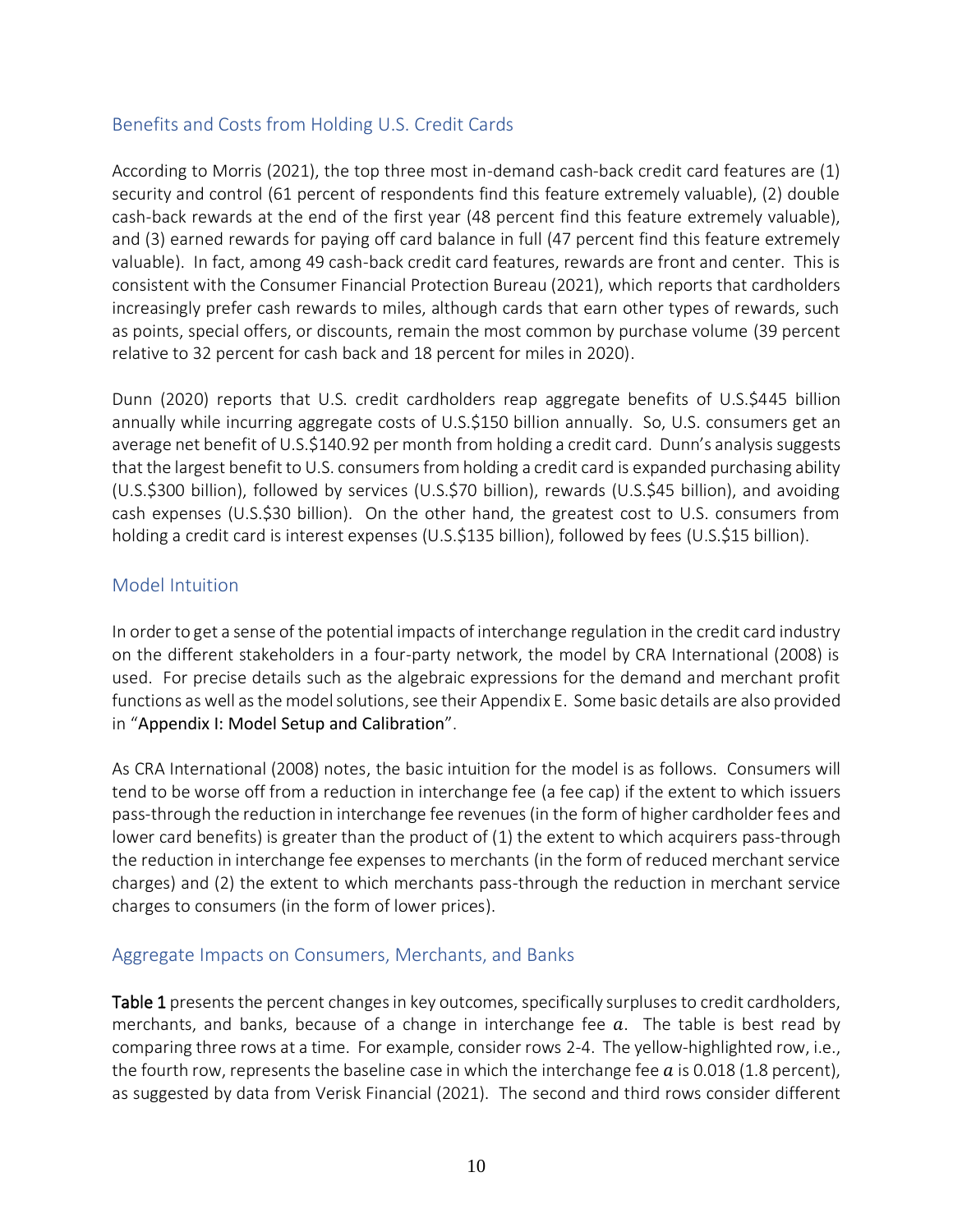levels of interchange  $a$ , i.e., 0.012 (a 35 percent reduction) and 0.009 (a 50 percent reduction), while holding all other parameters constant, i.e., the fraction of credit cardholders  $t = 0.6$  and the pass-through rates  $r_f = r_m = 0.1$ , for those three rows (see below for other values). So, the second and third rows represent percent changes in surplus for different stakeholders relative to the baseline case in which the interchange fee  $a$  is assumed to be 0.018. Specifically, a 50-percent reduction in interchange fee  $a$  from 0.018 to 0.009 leads to a 0.07 percent loss in surplus to credit cardholders/consumers. Similarly, a 35-percent reduction in interchange fee  $\alpha$  from 0.018 to 0.012 leads to a loss in surplus of 0.05 percent. Other groups of rows can be interpreted similarly, noting that those rows vary the pass-through rates  $r_f = r_m$  across 0.22 (rows 6-8), 0.5 (rows 10-12), 0.75 (rows 14-16), and 0.9 (rows 18-20). One can also compare across  $t = 0.675$  (bottom half of the table, i.e., rows 22-40) and 0.6 (top half of the table, i.e., rows 2-20).

In short, a reduction in/cap on interchange fee  $a$  would have the following main effects in the model:

- 1. Consumer surplus for credit cardholders decreases by 0.04 to 0.68 percent. Taking the aggregate benefits from credit cardholding discussed in the section "Benefits and Costs [from Holding U.S.](#page-9-0) Credit Cards" as a guide, this parameterization of the model predicts a loss in card benefits to U.S. consumers of U.S.\$2.006 billion. This comes from multiplying U.S.\$295 billion by 0.68 percent.
- 2. The above number could be significantly greater if interchange regulation led to (1) a fee reduction greater than 50 percent, (2) a more than ten percent drop in credit cardholders (e.g., due to reduced benefits such as higher fees and/or lower rewards), and/or (3) multiplier effects, e.g., networks and/or issuing banks not investing in innovations (this is not explicitly accounted for in the model but a key finding from prior literature). In fact, if the interchange fee were reduced by 75 percent, all else equal, this would lead to a loss in credit cardholder surplus of 1.02 percent (not shown in [Table 1](#page-18-1)), i.e., U.S.\$3.004 billion. If in addition, the fraction of credit cardholders dropped to 50 percent, the loss in surplus would be 1.26 percent (not shown in [Table 1](#page-18-1)), i.e., U.S.\$ 3.7 billion.
- 3. Merchant profits increase by 0.01-0.02 percent due to acquiring banks passing through savings in the form of lower merchant charges, although this effect depends on the acquirer's pass-through rate. At low pass-through, which is likely to be the case for smaller merchants, profits stay the same or decrease.
- 4. Overall bank profits decrease by 0.06 to 0.82 percent.

As discussed in the next section, these effects will impact lower-income and lower-credit score cardholders as well as smaller merchants and banks more intensely. These findings thus suggest that policymakers should take heed in expanding the Durbin Amendment to the credit card market. The regulation might benefit larger merchants, but it will likely harm credit cardholders, smaller merchants, and banks. This is consistent with substantial prior evidence from the U.S. debit market as well as the credit/payments market in Australia and Canada.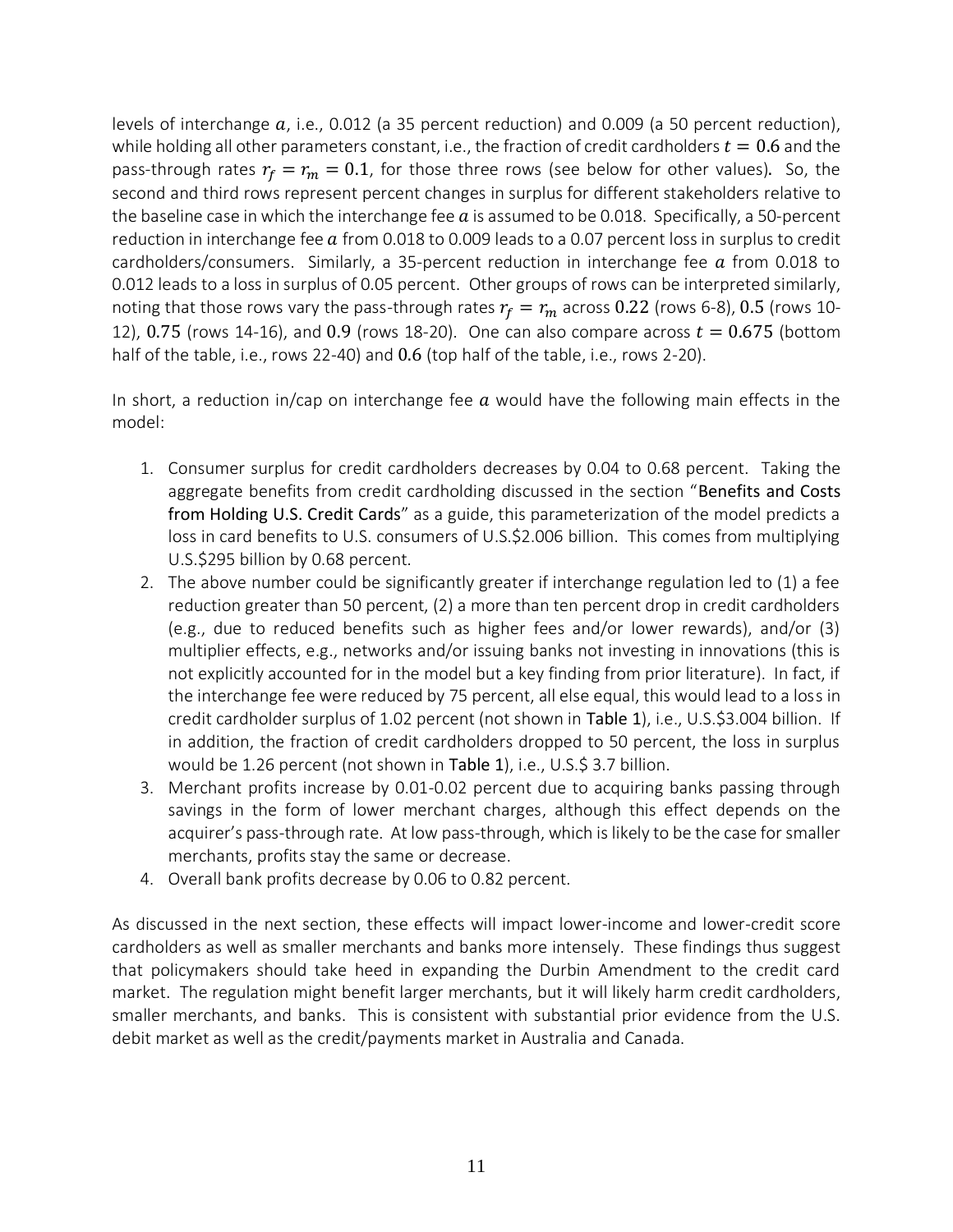#### <span id="page-11-0"></span>Impacts on Different Types of Consumers, Merchants, and Banks

The above simulation assumes that consumers are homogeneous, e.g., in terms of their demand and income. As such, it suggests that each credit cardholder will lose U.S.\$11.50-\$21.21 per card in benefits on average. However, as alluded to in the section "[What Are the Demographics of U.S.](#page-8-1) [Credit Cardholders?](#page-8-1)", cardholders/consumers are not homogeneous. Close to 34 percent of the U.S. credit card population has an annual income below U.S.\$75,000 relative to a median household income of U.S.\$67,521 (U.S. Census Bureau 2020). Fifteen percent has an income below U.S.\$50,000. In addition, lower-income credit cardholders are more likely to (1) be African American and/or Hispanic and (2) have lower credit scores. For example, [Table 2](#page-19-0) illustrates that 45 percent of African American credit cardholders has an income below U.S.\$75,000 relative to 39 percent of Hispanic and 33 percent of White credit cardholders. Moreover, [Table 3](#page-19-1) illustrates that six percent of low credit-score cardholders (i.e., below 680) are African American relative to three percent of high-score cardholders (i.e., above 760). Meanwhile, 77 percent of low-score cardholders are White relative to 83 percent of high-score cardholders. For Hispanic cardholders, the numbers are 13 and nine percent respectively.

This is important from a policy standpoint because a lower-income and/or low credit score household will feel the impacts of interchange regulation more intensely than a higher-income and/or high credit score household. This is for at least two reasons. First, whatever the exact amount, the average loss in credit card benefits will mean more to a lower-income household than a higher-income household as the former is more budget constrained. Second, while the model assumes that the fraction of consumers that holds credit cards drops uniformly across the population, this need not be the case. Lower-income and/or lower-credit score consumers are more likely to see an increase in price of credit (i.e., fees and interest rates) as a result of regulation. In turn, they might be more likely to lose access to the credit market.

To assess these differential impacts more formally, data from the Federal Reserve Board's 2019 SCF is analyzed. This analysis suggests that:

- African American and Hispanic households are poorer than White households, with median annual incomes of U.S.\$34,616.01, U.S.\$38,475.36, and U.S.\$61,543.12 respectively. The median household income across the sample, regardless of race/ethnicity, is U.S.\$54,300.07.
- Across all types of credit cards, i.e., including store credit cards and store accounts, average outstanding balances after the last payment compare as follows: U.S.\$1,919.27 for African Americans, U.S.\$2,293.57 for Hispanics, and U.S.\$2,963.44 for Whites.
- African Americans and Hispanics are more likely than Whites to have applied for a credit card in the last 12 months, at 29.92 percent, 31.21 percent, and 27.29 percent respectively. They are also more likely to have been turned down for credit in the last five years, at 23 percent (African Americans), 20 percent (Hispanics), and 15 percent (Whites).
- Among those who did not apply for credit in the last 12 months, African Americans and Hispanics are more likely to cite high interest rates as the reason for not doing so, at 3.03 percent and 6.09 percent respectively and 0.72 percent for Whites. African Americans and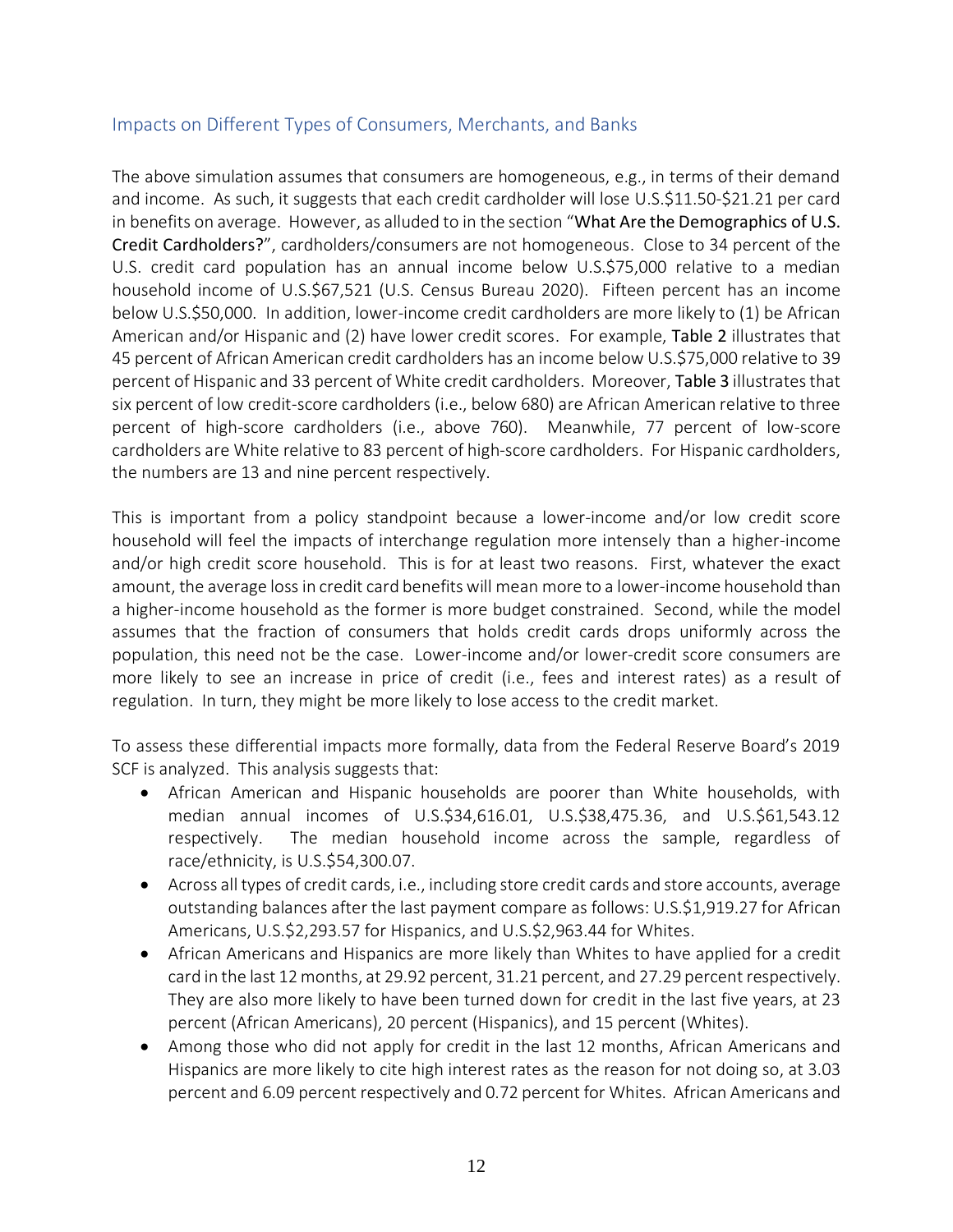Hispanics are also more likely to fear being denied credit at 31 and 25 percent respectively relative to Whites (12 percent).

• Median interest rates on the card with the highest balance are relatively comparable across racial/ethnic groups, at 15.9 percent for African Americans, 16 percent for Hispanics, and 16.9 percent for Whites. Still, African Americans and Hispanics are more likely to have had debt payments that are more than 60 days past due in the last year, at ten and seven percent respectively, relative to Whites (five percent).

Next, data from the Federal Deposit Insurance Corporation's 2019 SUUH is analyzed. Consistent with one of the findings from the SCF, African American and Hispanic households are less likely to have used bank credit products in the last 12 months, at 52.5 percent (African American), 58.6 percent (Hispanic), and 78.7 percent (White). They are thus more likely to have used non-bank credit products, at 8.8 percent (African American), 7.5 percent (Hispanic), and 3.6 percent (White).

Collectively, the SCF and SUUH findings suggest that interchange regulation leading to higher fees and interest rates is likely to impact African Americans and Hispanics more intensely. Given these racial/ethnic groups are overrepresented among lower-income and low credit score households, this means that they would disproportionately feel the impacts of interchange regulation. The reason for this is because these subpopulations are already more likely to be denied credit and make late payments on debt. So, these households will be more likely to experience the shocks that lead to the U.S.\$3.7 billion impact discussed previously – i.e., they are more likely to face a greater drop in  $\alpha$  (a.k.a., higher interest rates/fees) and a greater drop in  $t$  (a.k.a., lower participation in the credit card market as a result). Stated differently: Whereas the average loss in benefits per card for higher-income and high credit score credit cardholders might be U.S.\$11.50 per card, it is likely to be closer to U.S.\$21.21 per card, i.e., almost twice as much, for lower-income and low credit score cardholders. This would amount to a collective loss of U.S.\$434 million (=20,467,190\*\$21.21) for lower-income and low credit score households. That is, even though this subgroup constitutes 11.73 percent of the credit card population, it would bear about 21.64 percent (=0.434/2.006 billion) of the loss in consumer surplus to credit cardholders, relative to higher-income households who would incur less dramatic losses.

Finally, the model assumes that pass-through rates and impacts will be uniform across merchants and banks of different sizes. However, prior literature suggests that this will not be the case. Smaller merchants are less likely to reap the benefits from higher profits due to fee caps. Moreover, recent literature on the Paycheck Protection Program (which was instituted due to the COVID-19 pandemic) indicates that Black-owned businesses are more likely to use non-bank lenders such as fintech (e.g., Chernenko and Scharfstein 2021 and Fei and Yang 2021). While small business lending can be different from merchant interactions with banks in the context of credit cards, these findings could still point at broader, structural barriers that characterize minorityowned businessinteractions with banks. To the extent that lower-income consumers shop at such merchants, this will further exacerbate the impacts on them too, e.g., due to lack of pass-through savings. Related, smaller banks are less able to weather the shocks from reduced profits due to interchange regulation. As suggested by prior literature, this is also likely to further stifle technological innovations, particularly among smaller issuers.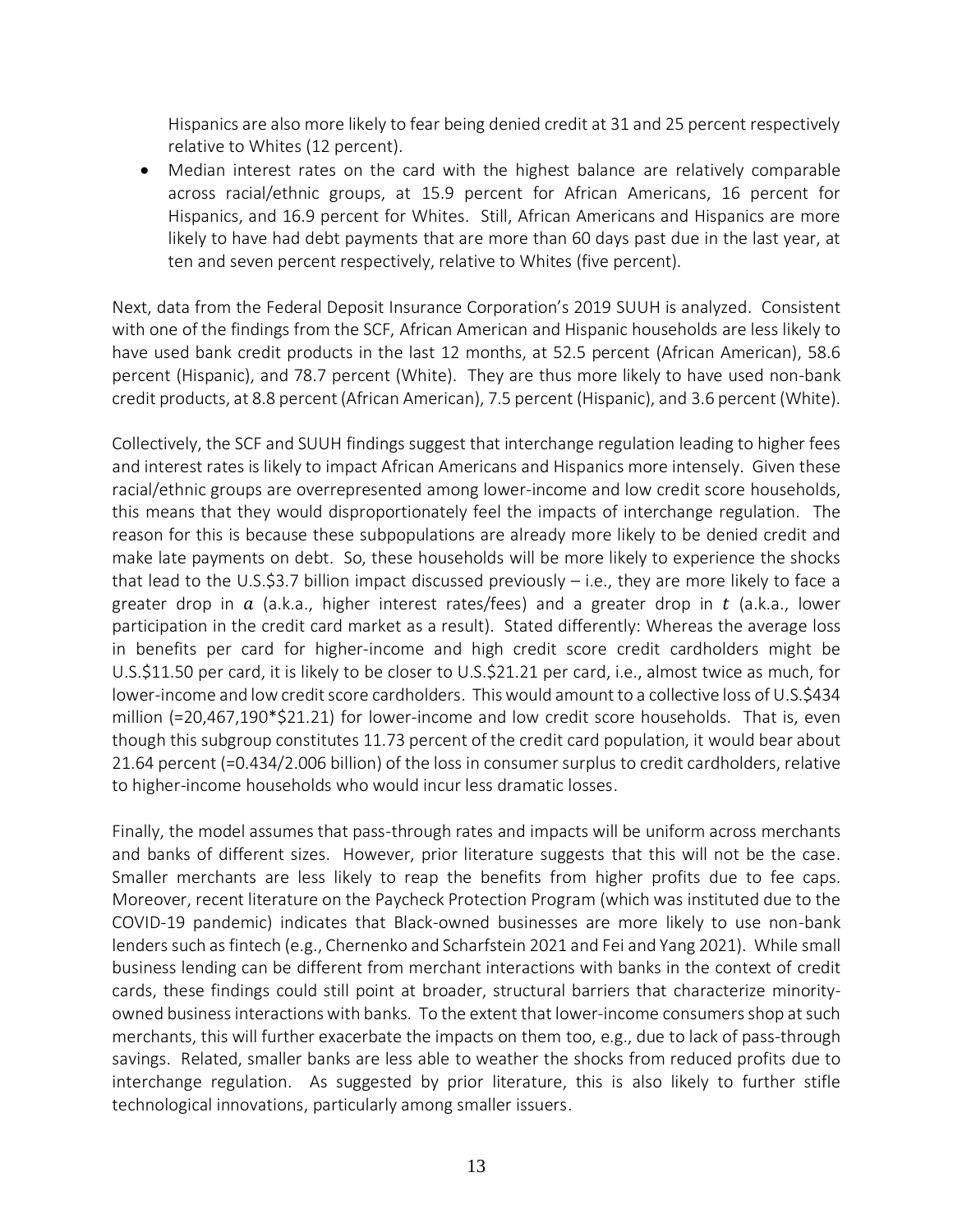## <span id="page-13-0"></span>5. About the Author

Dr. Angelino Viceisza is Associate Professor of Economics at Spelman College and Research Associate of the National Bureau of Economic Research. Prior to joining Spelman, Dr. Viceisza was at the International Food Policy Research Institute (2007-2012). He has also held visiting positions at the Federal Reserve Bank of Boston (summer 2014), Duke University (2015-2016), and the Hoover Institution at Stanford University (2020-2021). Dr. Viceisza's primary expertise is in behavioral and experimental economics, with applications in development, household finance, and entrepreneurship. His research has been published in peer-reviewed journals such as *Agricultural Economics*, *Economic Inquiry*, *Experimental Economics*, *Journal of Development Economics*, *Journal of Economic Behavior and Organization*, *Review of Black Political Economy*, and *Small Business Economics*. His work has been supported by agencies such as the Department of Education, the Kauffman Foundation, the National Science Foundation, the Social Security Administration, the United States Agency for International Development, and the World Bank. For more information, see [https://www.angelinoviceisza.com.](https://www.angelinoviceisza.com/)

The views expressed in this report are those of the author and do not represent any of the organizations with which he is or has been affiliated.

## <span id="page-13-1"></span>6. Acknowledgments

This report has been commissioned by Mastercard. The author is thankful for access to proprietary data from Argus/Verisk Financial. The views expressed in this report are those of the author and do not represent any of the organizations with which he is or has been affiliated.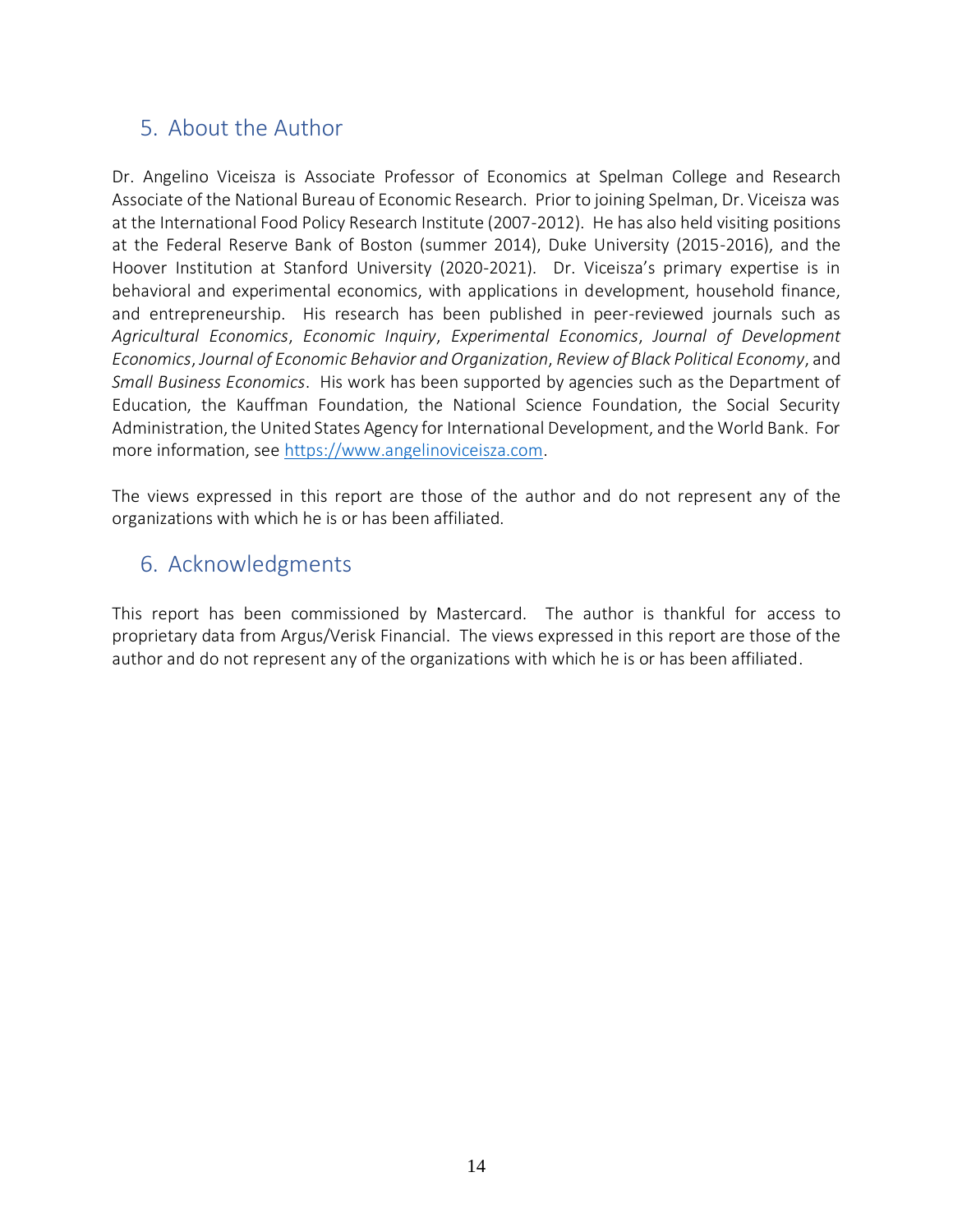# <span id="page-14-0"></span>7. References

- 1. Consumer Financial Protection Bureau. 2021. "The Consumer Credit Card Market." September Report, Washington, D.C.: Bureau of Consumer Financial Protection. [https://bit.ly/3DSOZHY.](https://bit.ly/3DSOZHY)
- 2. Chang, H., D. S. Evans, and D. D. Garcia Swartz. 2005. "The Effect of Regulatory Intervention in Two-Sided Markets: An Assessment of Interchange-Fee Capping in Australia." *Review of Network Economics* 4 (4): 328-358. [https://doi.org/10.2202/1446-9022.1080.](https://doi.org/10.2202/1446-9022.1080)
- 3. Chernenko, S. and D. S. Scharfstein. 2021. "Racial Disparities in the Paycheck Protection Program." Working Paper (August)[. https://bit.ly/3Ihgu14.](https://bit.ly/3Ihgu14)
- 4. CRA International. 2008. "Regulatory intervention in the payment card industry by the Reserve Bank of Australia – Analysis of the evidence." CRA Project No. D11723.00. London, UK: CRA International. [https://bit.ly/3zuxjkd.](https://bit.ly/3zuxjkd)
- 5. Dunn, P. T. 2020. "North American Value: Discussion of Card or Account Holder Value." Clearwater, FL: Peter T. Dunn & Company LLC, Global Advisors.
- 6. Evans, D., H. H. Chang, and S. Joyce. 2013. "The Impact of the U.S. Debit Card Interchange Fee Caps on Consumer Welfare: An Event Study Analysis." Coase-Sandor Institute for Law & Economics Working Paper No. 658. [https://bit.ly/3jwe0BN.](https://bit.ly/3jwe0BN)
- 7. Fei, C. Y. and K. Yang. "Fintech and Racial Barriers in Small Business Lending." Working Paper (October). [https://bit.ly/2ZXuV9i.](https://bit.ly/2ZXuV9i)
- 8. Koulayev, S., M. Rysman, S. Schuh, and J. Stavins. 2016. "Explaining adoption and use of payment instruments by U.S. consumers." *The RAND Journal of Economics* 47: 293-325. [https://doi.org/10.1111/1756-2171.12129.](https://doi.org/10.1111/1756-2171.12129)
- 9. Lux, M. and R. Greene. 2016. "Out of Reach: Regressive Trends in Credit Card Access." HKS M-RCBG Associate Working Paper No. 54. [https://bit.ly/3zhIbRz.](https://bit.ly/3zhIbRz)
- 10. Manuszak, M.D. and K. Wozniak. 2017. "The Impact of Price Controls in Two-sided Markets: Evidence from U.S. Debit Card Interchange Fee Regulation." Working Paper (July). [https://doi.org/10.17016/FEDS.2017.074.](https://doi.org/10.17016/FEDS.2017.074)
- 11. Morris, D. 2021. "US Cash-Back Credit Card Emerging Features Benchmark 2021: How 10 of the Leading No-Fee Cash-Back Credit Cards Stack Up on Offering Card Prospects' Most Valued Features." Insider Intelligence, September. [https://bit.ly/3DSCyMG.](https://bit.ly/3DSCyMG)
- 12. Morris, J., G. A. Manne, I. Lee, and T. J. Zywicki. 2017. "Punishing Rewards How clamping down on credit card interchange fees can hurt the middle class." A Macdonald-Laurier Institute Publication (November). [https://bit.ly/3GrOyq0.](https://bit.ly/3GrOyq0)
- 13. Mukharlyamov, V. and N. Sarin. 2020. "Price Regulation in Two-Sided Markets: Empirical Evidence from Debit Cards." Working Paper (January). [https://bit.ly/3E3LO1l.](https://bit.ly/3E3LO1l)
- 14. Retail Council of Canada. 2016. "Retail Council of Canada Encouraged by Minister of Finance Commitment, Holds Back Applause for Credit Card Networks Clearing Modest 'Two-foot Bar'." retailcouncil.org, [https://bit.ly/3klruR6.](https://bit.ly/3klruR6)
- 15. Sandler, R. and S. Sciolli. 2021. "Credit card use is still declining compared to pre-pandemic levels." Consumer Financial Protection Bureau Blog Post[. https://bit.ly/3Esm1Qu.](https://bit.ly/3Esm1Qu)
- 16. U.S. Census Bureau. 2020. "2020 Census Redistricting Data (Public Law 94-171) Summary File." [https://bit.ly/3j7SP8v.](https://bit.ly/3j7SP8v)
- 17. U.S. Census Bureau. 2021. "Census Bureau Population Clock." [https://bit.ly/3b76qbP.](https://bit.ly/3b76qbP)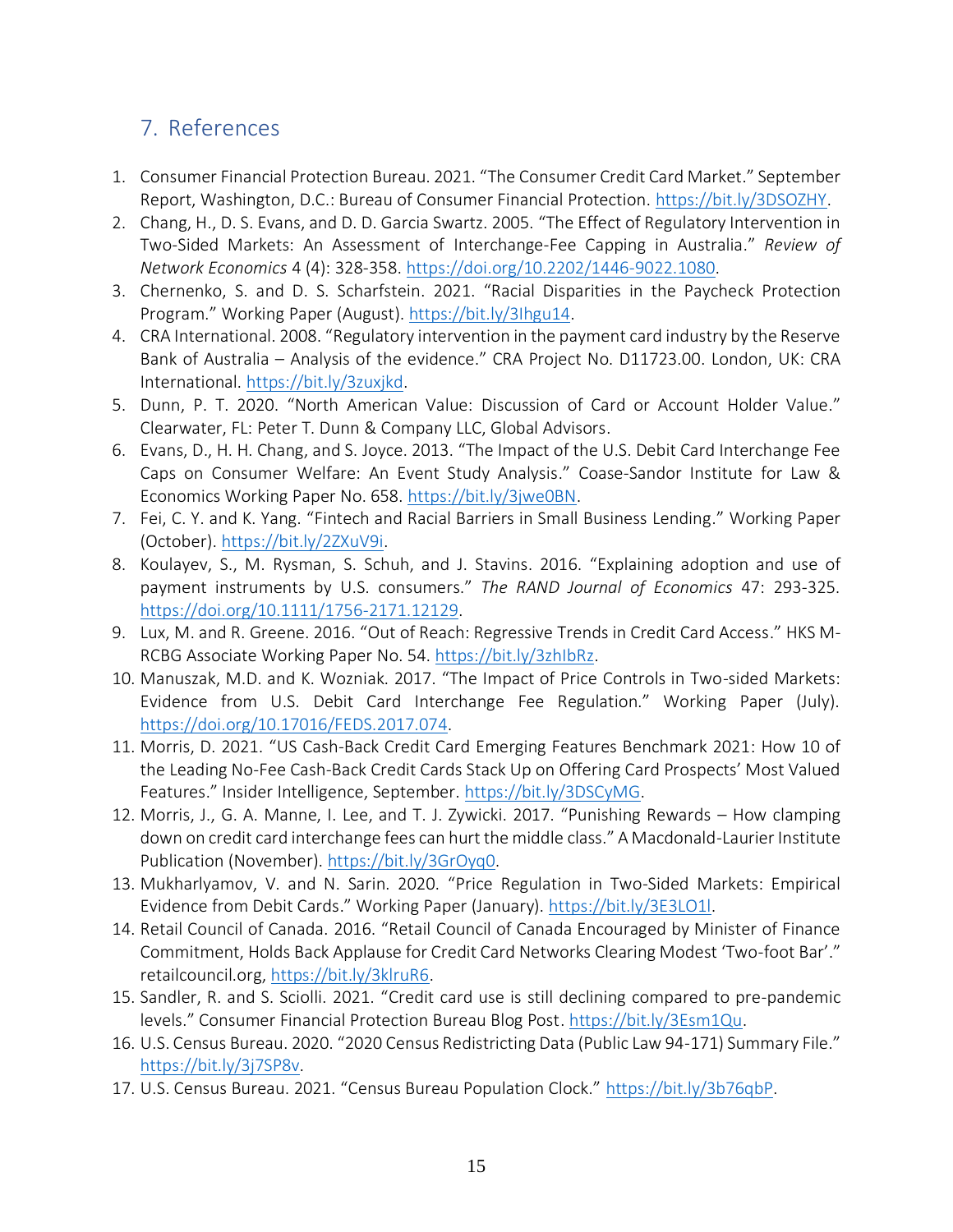- 18. Verisk Financial. 2021. "Cards and Digital Payments Research United States A Verisk Financial Research Report (July)." London, UK: Verisk Financial Services.
- 19. Wang, Z., N. Mitchell, and S. Schwartz. 2014. "The Impact of the Durbin Amendment on Merchants: A Survey Study." *Economic Quarterly*, Federal Reserve Bank of Richmond, issue 3Q, pages 183-208. [https://bit.ly/3ywvphK.](https://bit.ly/3ywvphK)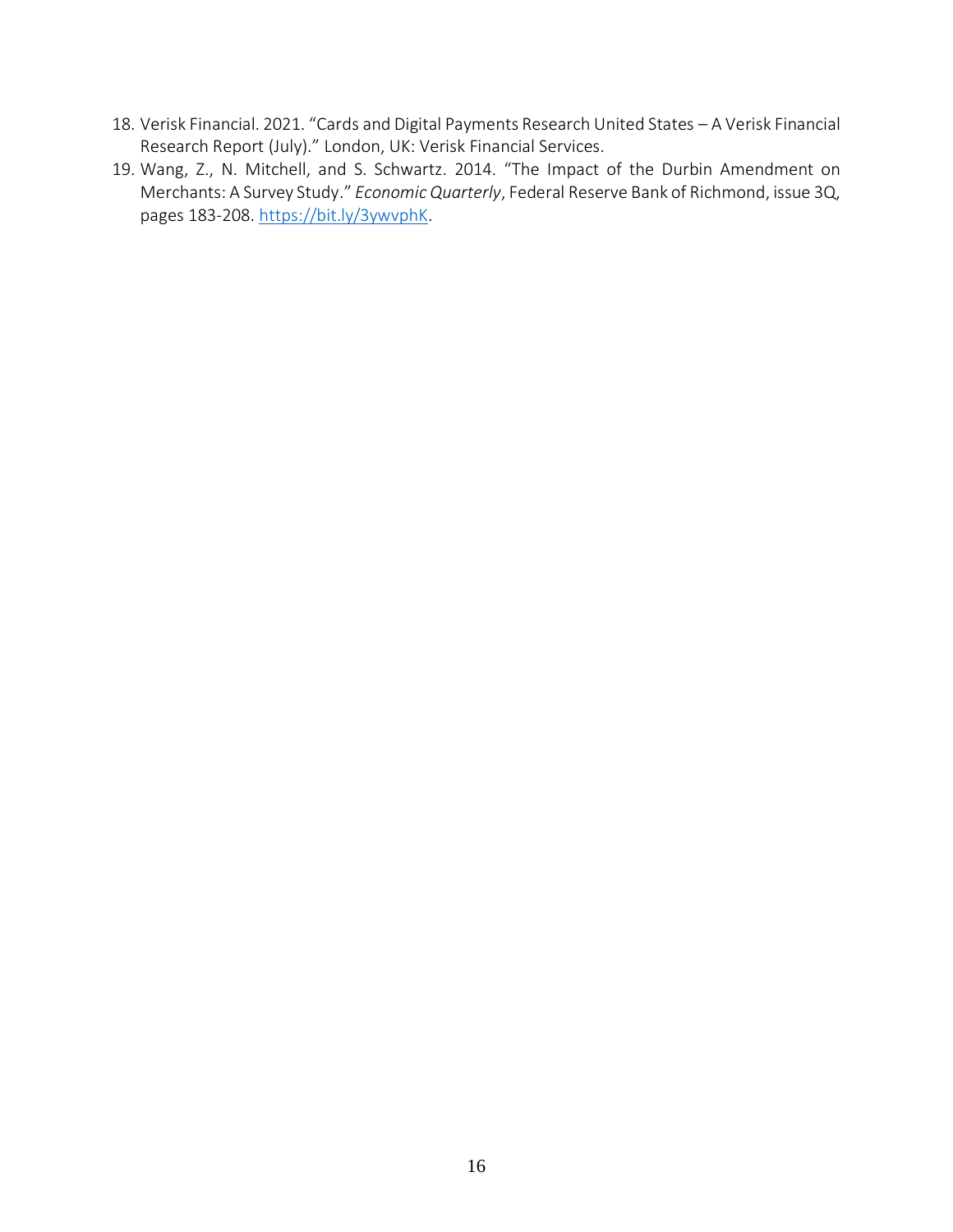# <span id="page-16-0"></span>8. Appendix I: Model Setup and Calibration

At a high level, the model is based on the following assumptions and parameters:

- 1. There is a unit continuum of monopolistic merchants who accept cards.
- 2. There is a unit continuum of consumers a fraction thereof  $t$  uses a credit card for all their purchases and the remainder uses cash only, including debit and prepaid cards. While this is typically not true in the day-to-day environment, it allows for a model that is more tractable (see CRA International 2008 for additional discussion).
- 3. There are no two-sided market effects. Accordingly,  $t$  is fixed and does not vary with changes in the level of interchange fees  $a$ . Also,  $a$  does not affect the fraction of merchants that accept cards, and this fraction is fixed at 1.
- 4. Merchant costs are normalized to zero and they charge the same price  $p$  for both card and cash transactions.
- 5. Card transactions are subject to ad valorem bank fees f and  $m$ , where f is the fee paid by the cardholder to the issuing bank and  $m$  is the transaction fee paid by the merchant to its acquiring bank. Note that  $f$  can be negative in which case it represents the fee/benefit the consumer receives from the issuing bank, e.g., when consumers/cardholders receive rebates such as cash back or points on purchases.
- 6. The behavior of issuers, acquirers, and the card network is not explicitly modeled. Instead, issuing fees f are a linear function of the interchange fee  $a$  as follows:  $f = f_0 - r_f * a$ , where  $f_0$  represents the base rate and  $r_{\!f}$  represents the pass-through rate from the issuer to the cardholder (thus reducing the issuer cost). Similarly, acquiring fees  $m$  are a linear function of the interchange fee  $a$  as follows:  $m=m_0+r_m\ast a$ , where  $m_0$  is the base rate and  $r_m$  is the pass-through rate from the acquirer to the merchant (thus increasing the merchant cost).
- 7. The timing of the model is as follows: Given the interchange fee  $a$  and thus the bank fees f and  $m$ , merchants choose their price  $p$  and then, consumers decide whether to buy the merchants' goods or not.
- 8. The model and simulation are parameterized as follows:
	- a.  $t = 0.6, 0.675$ . Data from Verisk Financial suggest that 67.5 percent of U.S. adults hold a credit card. Supposing that an interchange fee cap causes a 10 percent reduction in credit cardholding, leads to an alternative value of 0.60.
	- b.  $a = 0.009, 0.012, 0.018$ . Data from Verisk Financial and Nilson suggest that average U.S. credit interchange is 0.018. This gives rise to the initial calibrated level of 0.018. Supposing further that an interchange fee cap causes a 35-50 percent reduction in  $a$ , leads to alternative values of 0.012 and 0.009 respectively.
	- c.  $f_0 = -0.01$ . This is taken from CRA International (2008), although the negative sign is consistent with the fact that U.S. consumers reap net benefits from holding credit cards (recall discussion in the section "[Benefits and Costs from Holding U.S.](#page-9-0) [Credit Cards](#page-9-0)").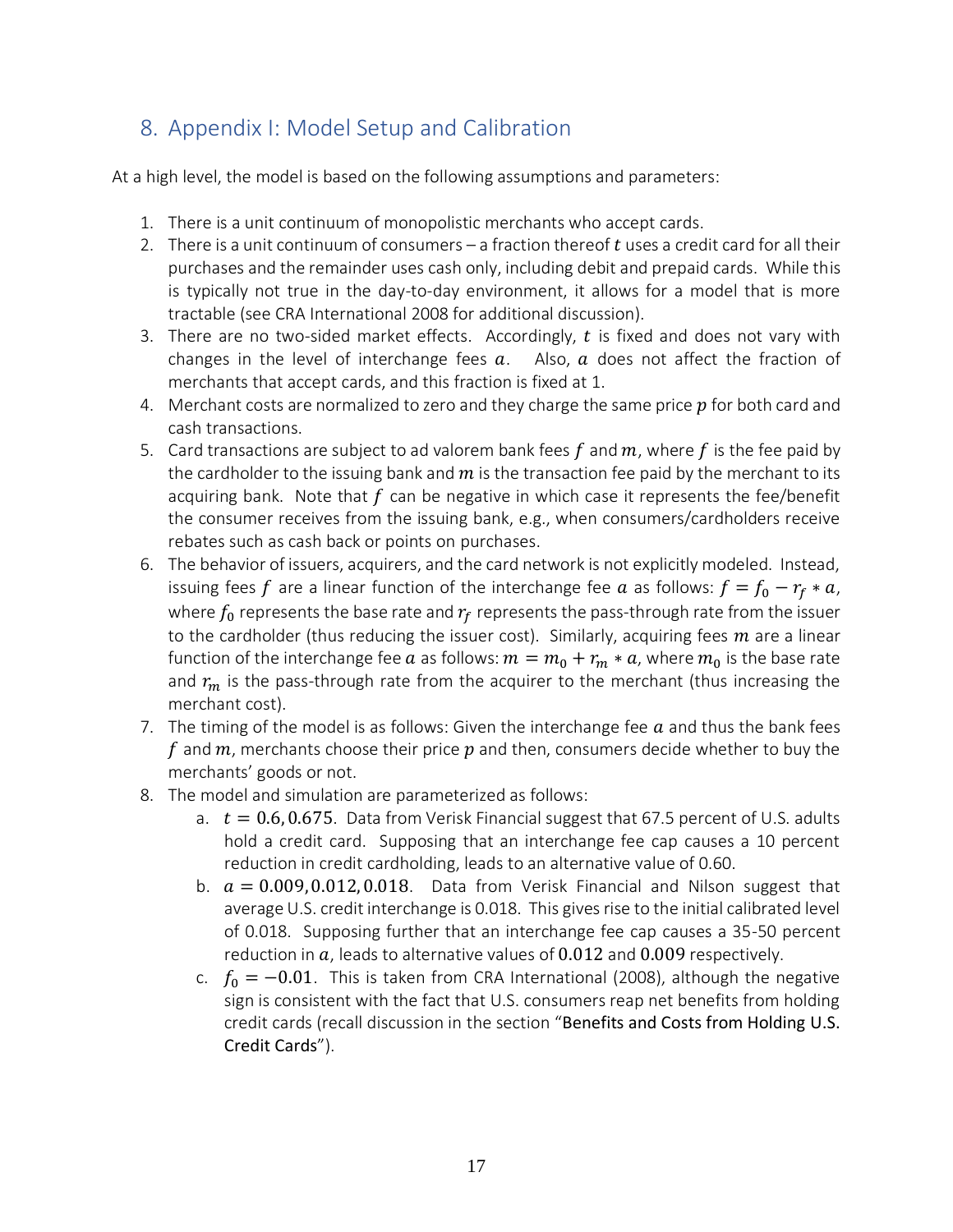d.  $m_0 = 0.03$ . This is taken from CRA International (2008), although data from Verisk Financial and Nilson suggest that the merchant discount rate is in the range from 2-3 percent.

 $r_f = r_m$  and the values range from 0.1, 0.22, 0.5, 0.75, and 0.9. The wide range is consistent with prior literature which suggests that pass-through rates are likely to depend on the size of the merchant. See for example Wang et al. (2014) as well as [https://bit.ly/3oru3C7.](https://bit.ly/3oru3C7) These passthrough rates also encompass the values assumed by CRA International (2008).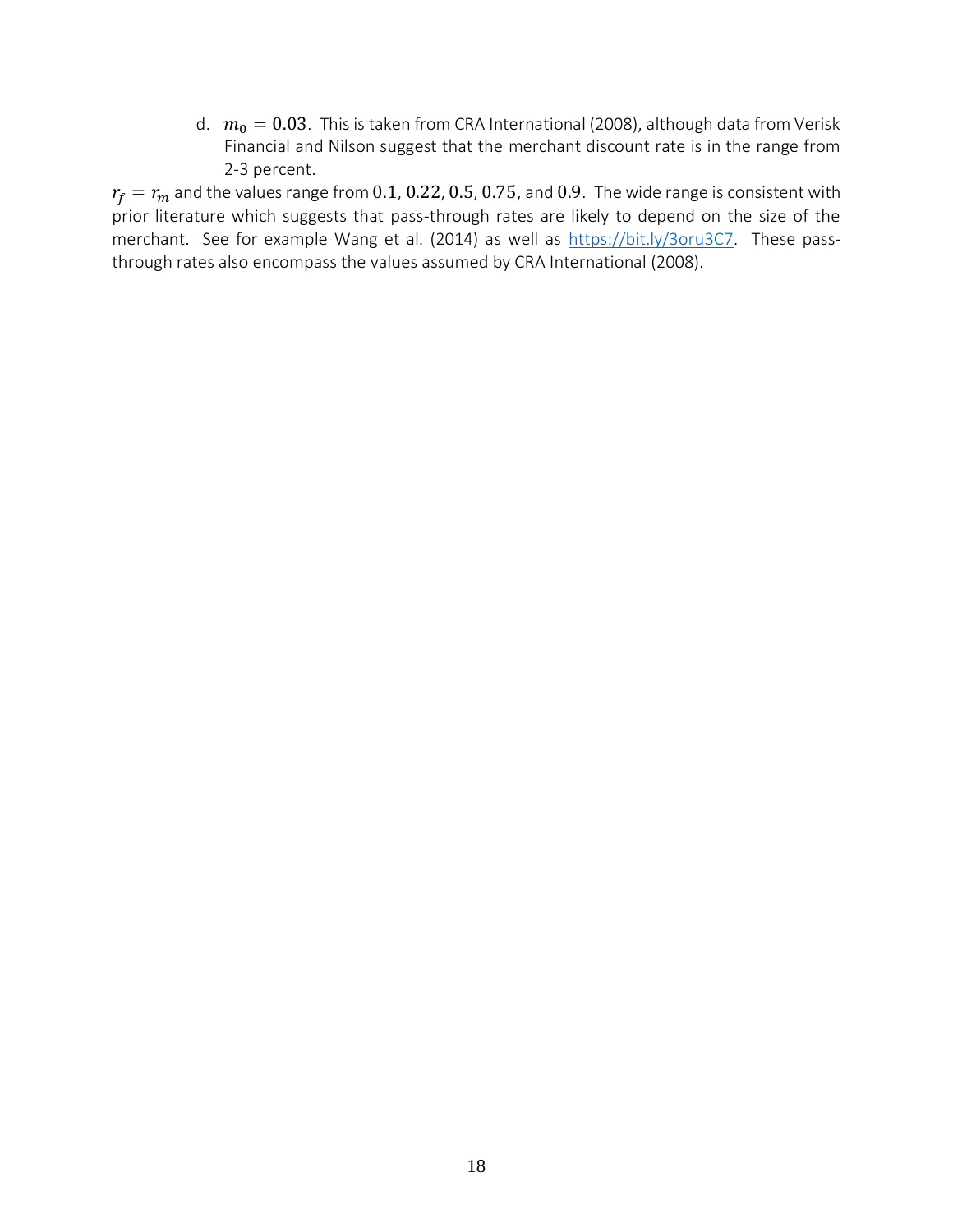# <span id="page-18-0"></span>9. Appendix II: Tables

<span id="page-18-1"></span>

| Row            |                 |       |       |       |       |                         |                         |                         |                         |
|----------------|-----------------|-------|-------|-------|-------|-------------------------|-------------------------|-------------------------|-------------------------|
| $\mathbf{1}$   |                 | t     | a     | $r_f$ | $r_m$ | Cardholders             | Merchants               | Banks                   | Overall                 |
| $\overline{2}$ |                 | 0.6   | 0.009 | 0.1   | 0.1   | $-0.07%$                | 0%                      | $-0.09%$                | 0%                      |
| $\mathsf 3$    |                 | 0.6   | 0.012 | 0.1   | 0.1   | $-0.05%$                | 0%                      | $-0.06%$                | 0%                      |
| $\overline{4}$ | <b>Baseline</b> | 0.6   | 0.018 | 0.1   | 0.1   | $\overline{0}$          | $\overline{O}$          | $\overline{0}$          | $\overline{\mathsf{O}}$ |
| 5              |                 |       |       |       |       |                         |                         |                         |                         |
| 6              |                 | 0.6   | 0.009 | 0.22  | 0.22  | $-0.16%$                | 0%                      | $-0.20%$                | 0%                      |
| $\overline{7}$ |                 | 0.6   | 0.012 | 0.22  | 0.22  | $-0.11%$                | 0%                      | $-0.13%$                | 0%                      |
| $\overline{8}$ | <b>Baseline</b> | 0.6   | 0.018 | 0.22  | 0.22  | $\overline{0}$          | $\overline{0}$          | $\overline{O}$          | $\overline{\mathbf{0}}$ |
| 9              |                 |       |       |       |       |                         |                         |                         |                         |
| 10             |                 | 0.6   | 0.009 | 0.5   | 0.5   | $-0.38%$                | 0.01%                   | $-0.45%$                | 0%                      |
| 11             |                 | 0.6   | 0.012 | 0.5   | 0.5   | $-0.25%$                | 0.01%                   | $-0.30%$                | 0%                      |
| 12             | <b>Baseline</b> | 0.6   | 0.018 | 0.5   | 0.5   | $\overline{0}$          | $\overline{0}$          | $\overline{0}$          | $\overline{0}$          |
| 13             |                 |       |       |       |       |                         |                         |                         |                         |
| 14             |                 | 0.6   | 0.009 | 0.75  | 0.75  | $-0.57%$                | 0.02%                   | $-0.68%$                | 0%                      |
| 15             |                 | 0.6   | 0.012 | 0.75  | 0.75  | $-0.38%$                | 0.01%                   | $-0.46%$                | 0%                      |
| 16             | <b>Baseline</b> | 0.6   | 0.018 | 0.75  | 0.75  | $\overline{0}$          | $\overline{0}$          | $\overline{\mathbf{0}}$ | $\overline{O}$          |
| 17             |                 |       |       |       |       |                         |                         |                         |                         |
| 18             |                 | 0.6   | 0.009 | 0.9   | 0.9   | $-0.68%$                | 0.02%                   | $-0.82%$                | $-0.01%$                |
| 19             |                 | 0.6   | 0.012 | 0.9   | 0.9   | $-0.46%$                | 0.01%                   | $-0.55%$                | 0%                      |
| 20             | <b>Baseline</b> | 0.6   | 0.018 | 0.9   | 0.9   | $\overline{0}$          | $\overline{0}$          | $\overline{0}$          | $\overline{0}$          |
| 21             |                 |       |       |       |       |                         |                         |                         |                         |
| 22             |                 | 0.675 | 0.009 | 0.1   | 0.1   | $-0.06%$                | 0%                      | $-0.09%$                | 0%                      |
| 23             |                 | 0.675 | 0.012 | 0.1   | 0.1   | $-0.04%$                | 0%                      | $-0.06%$                | 0%                      |
| 24             | <b>Baseline</b> | 0.675 | 0.018 | 0.1   | 0.1   | $\overline{0}$          | $\overline{0}$          | $\overline{0}$          | $\overline{\mathsf{O}}$ |
| 25             |                 |       |       |       |       |                         |                         |                         |                         |
| 26             |                 | 0.675 | 0.009 | 0.22  | 0.22  | $-0.13%$                | 0%                      | $-0.20%$                | 0%                      |
| 27             |                 | 0.675 | 0.012 | 0.22  | 0.22  | $-0.09%$                | 0%                      | $-0.13%$                | 0%                      |
| 28             | <b>Baseline</b> | 0.675 | 0.018 | 0.22  | 0.22  | $\overline{0}$          | $\overline{O}$          | $\overline{0}$          | $\overline{O}$          |
| 29             |                 |       |       |       |       |                         |                         |                         |                         |
| 30             |                 | 0.675 | 0.009 | 0.5   | 0.5   | $-0.31%$                | 0.01%                   | $-0.45%$                | 0%                      |
| 31             |                 | 0.675 | 0.012 | 0.5   | 0.5   | $-0.21%$                | 0.01%                   | $-0.30%$                | 0%                      |
| 32             | <b>Baseline</b> | 0.675 | 0.018 | 0.5   | 0.5   | $\overline{O}$          | $\overline{O}$          | $\overline{0}$          | $\overline{O}$          |
| 33             |                 |       |       |       |       |                         |                         |                         |                         |
| 34             |                 | 0.675 | 0.009 | 0.75  | 0.75  | $-0.47%$                | 0.02%                   | $-0.68%$                | 0%                      |
| 35             |                 | 0.675 | 0.012 | 0.75  | 0.75  | $-0.31%$                | 0.01%                   | $-0.46%$                | 0%                      |
| 36             | <b>Baseline</b> | 0.675 | 0.018 | 0.75  | 0.75  | $\overline{0}$          | $\overline{\mathbf{0}}$ | $\overline{\mathsf{O}}$ | $\overline{\mathsf{O}}$ |
| 37             |                 |       |       |       |       |                         |                         |                         |                         |
| 38             |                 | 0.675 | 0.009 | 0.9   | 0.9   | $-0.56%$                | 0.02%                   | $-0.82%$                | $-0.01%$                |
| 39             |                 | 0.675 | 0.012 | 0.9   | 0.9   | $-0.38%$                | 0.01%                   | $-0.55%$                | 0%                      |
| 40             | <b>Baseline</b> | 0.675 | 0.018 | 0.9   | 0.9   | $\overline{\mathsf{O}}$ | $\overline{\mathsf{O}}$ | $\overline{\mathsf{O}}$ | $\overline{\mathsf{O}}$ |

#### *Table 1: Simulation Results – Changes in Cardholder Surplus, Merchant Profits, Bank Profits, and Overall Welfare*

Source: Author's calculations. Recall that  $m_0 = 0.03$ ,  $f_0 = -0.01$ . Additional results are available upon request.